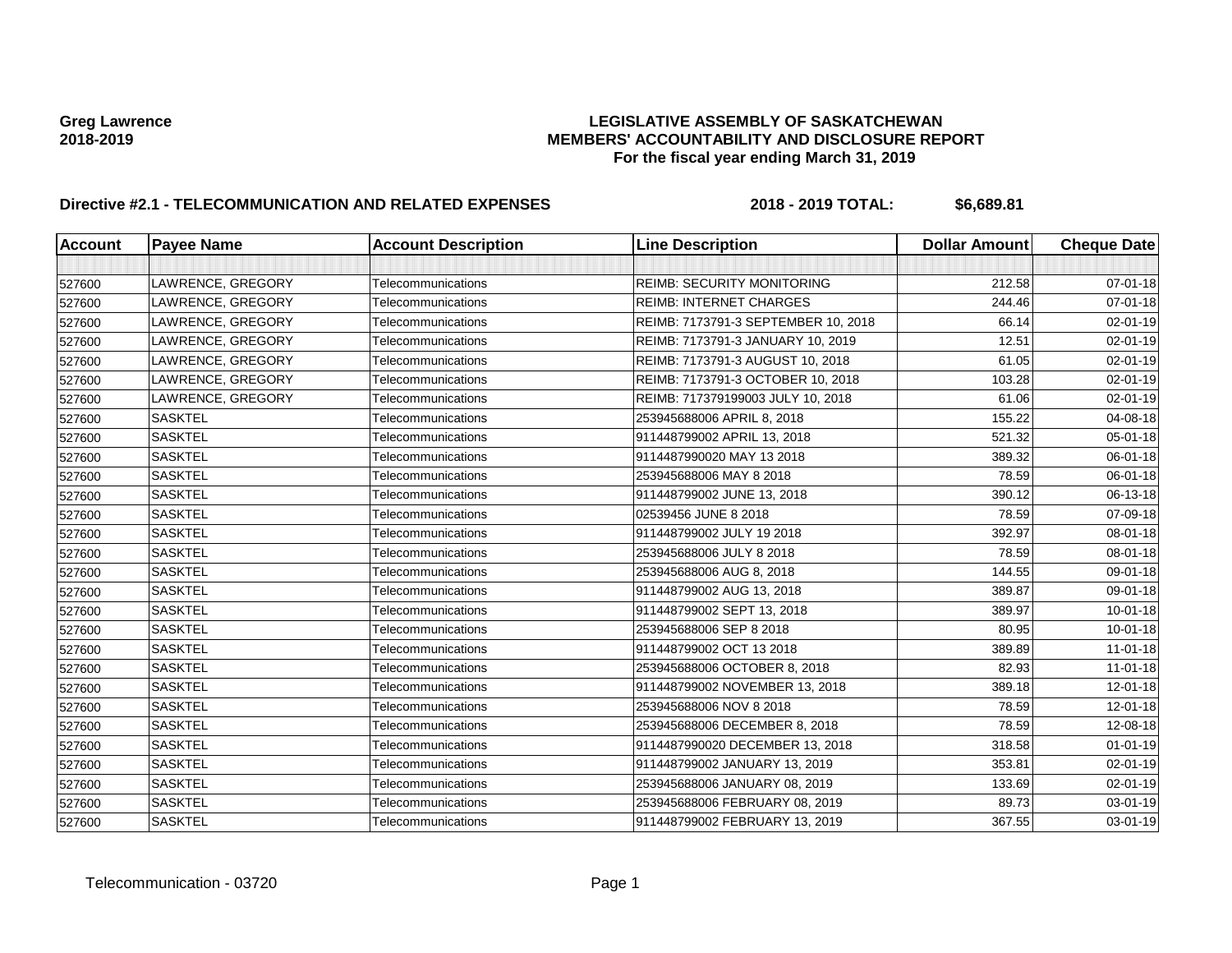| <b>Account</b> | <b>Payee Name</b> | <b>Account Description</b> | <b>Line Description</b>          | <b>Dollar Amount</b> | <b>Cheque Date</b> |
|----------------|-------------------|----------------------------|----------------------------------|----------------------|--------------------|
|                |                   |                            |                                  |                      |                    |
| 527600         | <b>SASKTEL</b>    | Telecommunications         | 911448799002 MARCH 13, 2019      | 354.72               | 03-13-19           |
| 527600         | <b>SASKTEL</b>    | Telecommunications         | 253945688006 MARCH 08, 2019      | 82.81                | 03-31-19           |
| 527600         | <b>SASKTEL</b>    | Telecommunications         | RTV - G. LAWRENCE - PERSONAL USE | $-240.00$            | 03-31-19           |
| 530600         | <b>SASKTEL</b>    | Placement - Tender Ads     | 9114487990020 MAY 13 2018        | 32.60                | 06-01-18           |
| 530600         | <b>SASKTEL</b>    | Placement - Tender Ads     | 911448799002 JUNE 13, 2018       | 32.60                | 06-13-18           |
| 530600         | <b>SASKTEL</b>    | Placement - Tender Ads     | 911448799002 JULY 19 2018        | 32.60                | 08-01-18           |
| 530600         | <b>SASKTEL</b>    | Placement - Tender Ads     | 911448799002 AUG 13, 2018        | 32.60                | 09-01-18           |
| 530600         | <b>SASKTEL</b>    | Placement - Tender Ads     | 911448799002 SEPT 13, 2018       | 32.60                | $10 - 01 - 18$     |
| 530600         | <b>SASKTEL</b>    | Placement - Tender Ads     | 911448799002 OCT 13 2018         | 32.60                | $11-01-18$         |
| 530600         | <b>SASKTEL</b>    | Placement - Tender Ads     | 911448799002 NOVEMBER 13, 2018   | 32.60                | 12-01-18           |
| 530600         | <b>SASKTEL</b>    | Placement - Tender Ads     | 9114487990020 DECEMBER 13, 2018  | 32.60                | $01 - 01 - 19$     |
| 530600         | <b>SASKTEL</b>    | Placement - Tender Ads     | 911448799002 JANUARY 13, 2019    | 32.60                | 02-01-19           |
| 530600         | <b>SASKTEL</b>    | Placement - Tender Ads     | 911448799002 FEBRUARY 13, 2019   | 32.60                | 03-01-19           |
| 530600         | <b>SASKTEL</b>    | Placement - Tender Ads     | 911448799002 MARCH 13, 2019      | 32.60                | 03-13-19           |
|                |                   |                            |                                  |                      |                    |
|                |                   |                            |                                  |                      |                    |
|                |                   |                            |                                  |                      |                    |
|                |                   |                            |                                  |                      |                    |
|                |                   |                            |                                  |                      |                    |
|                |                   |                            |                                  |                      |                    |
|                |                   |                            |                                  |                      |                    |
|                |                   |                            |                                  |                      |                    |
|                |                   |                            |                                  |                      |                    |
|                |                   |                            |                                  |                      |                    |
|                |                   |                            |                                  |                      |                    |
|                |                   |                            |                                  |                      |                    |
|                |                   |                            |                                  |                      |                    |
|                |                   |                            |                                  |                      |                    |
|                |                   |                            |                                  |                      |                    |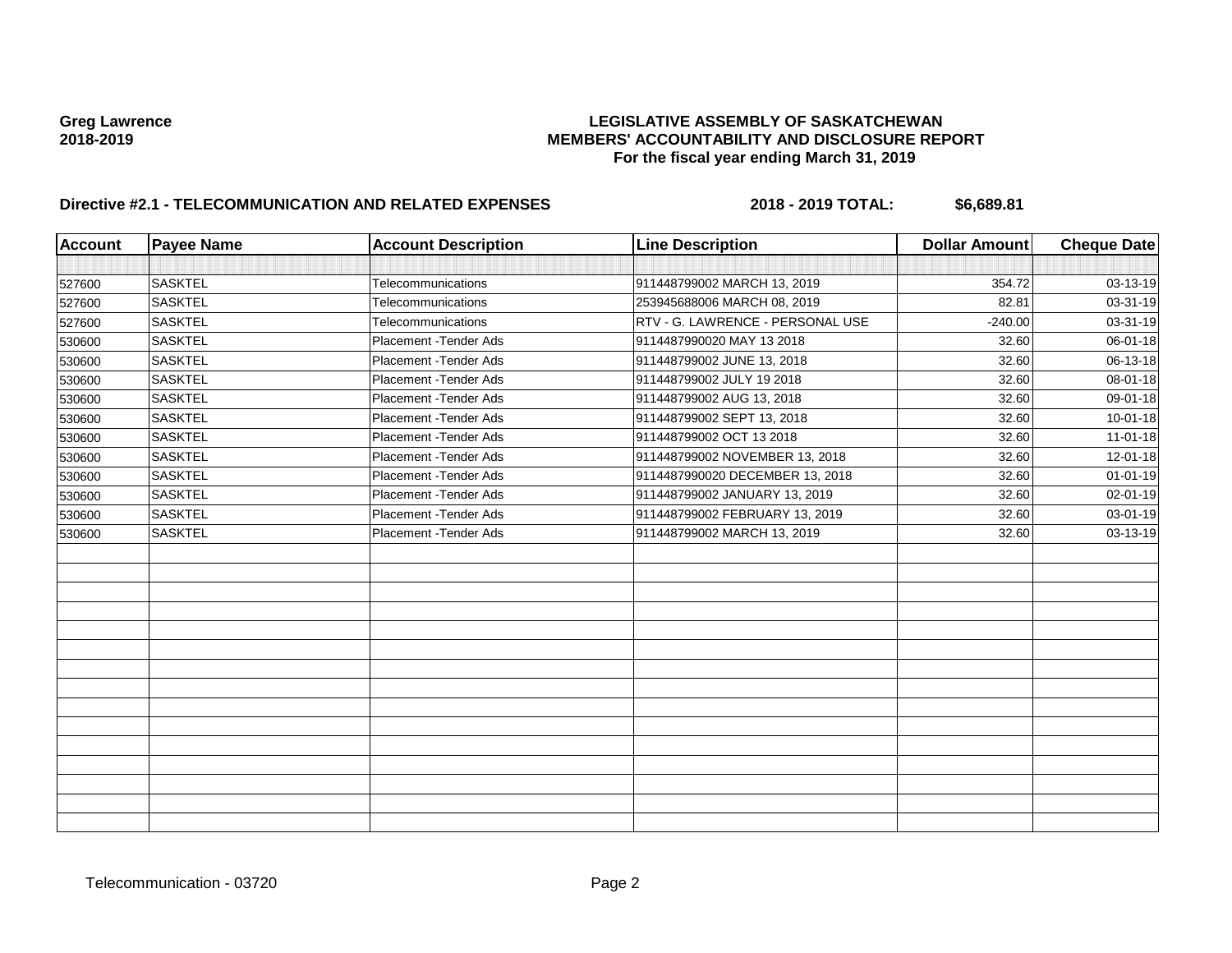| <b>Account</b> | Payee Name | <b>Account Description</b> | <b>Line Description</b> | <b>Dollar Amount</b> | <b>Cheque Date</b> |
|----------------|------------|----------------------------|-------------------------|----------------------|--------------------|
|                |            |                            |                         |                      |                    |
|                |            |                            |                         |                      |                    |
|                |            |                            |                         |                      |                    |
|                |            |                            |                         |                      |                    |
|                |            |                            |                         |                      |                    |
|                |            |                            |                         |                      |                    |
|                |            |                            |                         |                      |                    |
|                |            |                            |                         |                      |                    |
|                |            |                            |                         |                      |                    |
|                |            |                            |                         |                      |                    |
|                |            |                            |                         |                      |                    |
|                |            |                            |                         |                      |                    |
|                |            |                            |                         |                      |                    |
|                |            |                            |                         |                      |                    |
|                |            |                            |                         |                      |                    |
|                |            |                            |                         |                      |                    |
|                |            |                            |                         |                      |                    |
|                |            |                            |                         |                      |                    |
|                |            |                            |                         |                      |                    |
|                |            |                            |                         |                      |                    |
|                |            |                            |                         |                      |                    |
|                |            |                            |                         |                      |                    |
|                |            |                            |                         |                      |                    |
|                |            |                            |                         |                      |                    |
|                |            |                            |                         |                      |                    |
|                |            |                            |                         |                      |                    |
|                |            |                            |                         |                      |                    |
|                |            |                            |                         |                      |                    |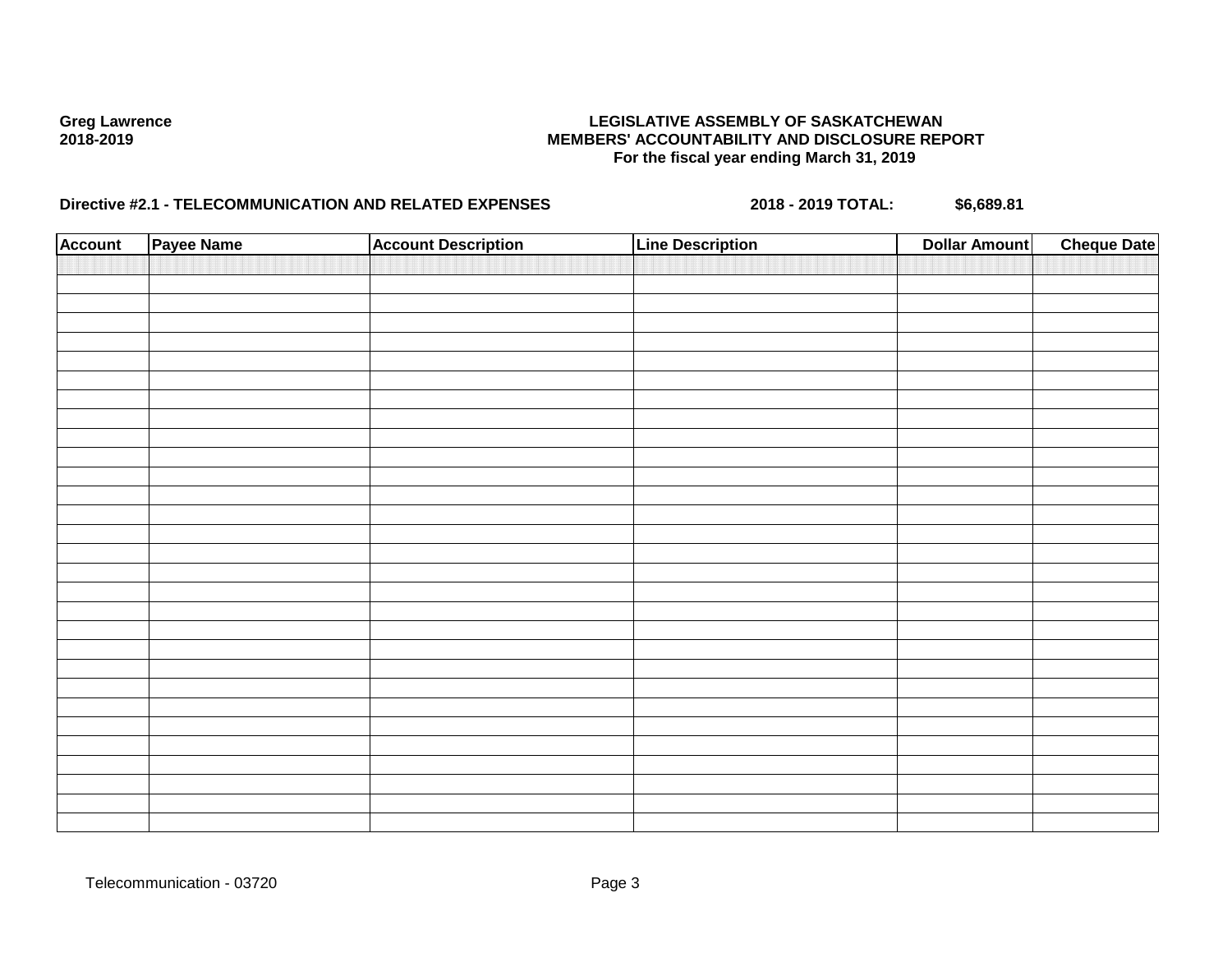| <b>Account</b> | Payee Name | <b>Account Description</b> | <b>Line Description</b> | <b>Dollar Amount</b> | <b>Cheque Date</b> |
|----------------|------------|----------------------------|-------------------------|----------------------|--------------------|
|                |            |                            |                         |                      |                    |
|                |            |                            |                         |                      |                    |
|                |            |                            |                         |                      |                    |
|                |            |                            |                         |                      |                    |
|                |            |                            |                         |                      |                    |
|                |            |                            |                         |                      |                    |
|                |            |                            |                         |                      |                    |
|                |            |                            |                         |                      |                    |
|                |            |                            |                         |                      |                    |
|                |            |                            |                         |                      |                    |
|                |            |                            |                         |                      |                    |
|                |            |                            |                         |                      |                    |
|                |            |                            |                         |                      |                    |
|                |            |                            |                         |                      |                    |
|                |            |                            |                         |                      |                    |
|                |            |                            |                         |                      |                    |
|                |            |                            |                         |                      |                    |
|                |            |                            |                         |                      |                    |
|                |            |                            |                         |                      |                    |
|                |            |                            |                         |                      |                    |
|                |            |                            |                         |                      |                    |
|                |            |                            |                         |                      |                    |
|                |            |                            |                         |                      |                    |
|                |            |                            |                         |                      |                    |
|                |            |                            |                         |                      |                    |
|                |            |                            |                         |                      |                    |
|                |            |                            |                         |                      |                    |
|                |            |                            |                         |                      |                    |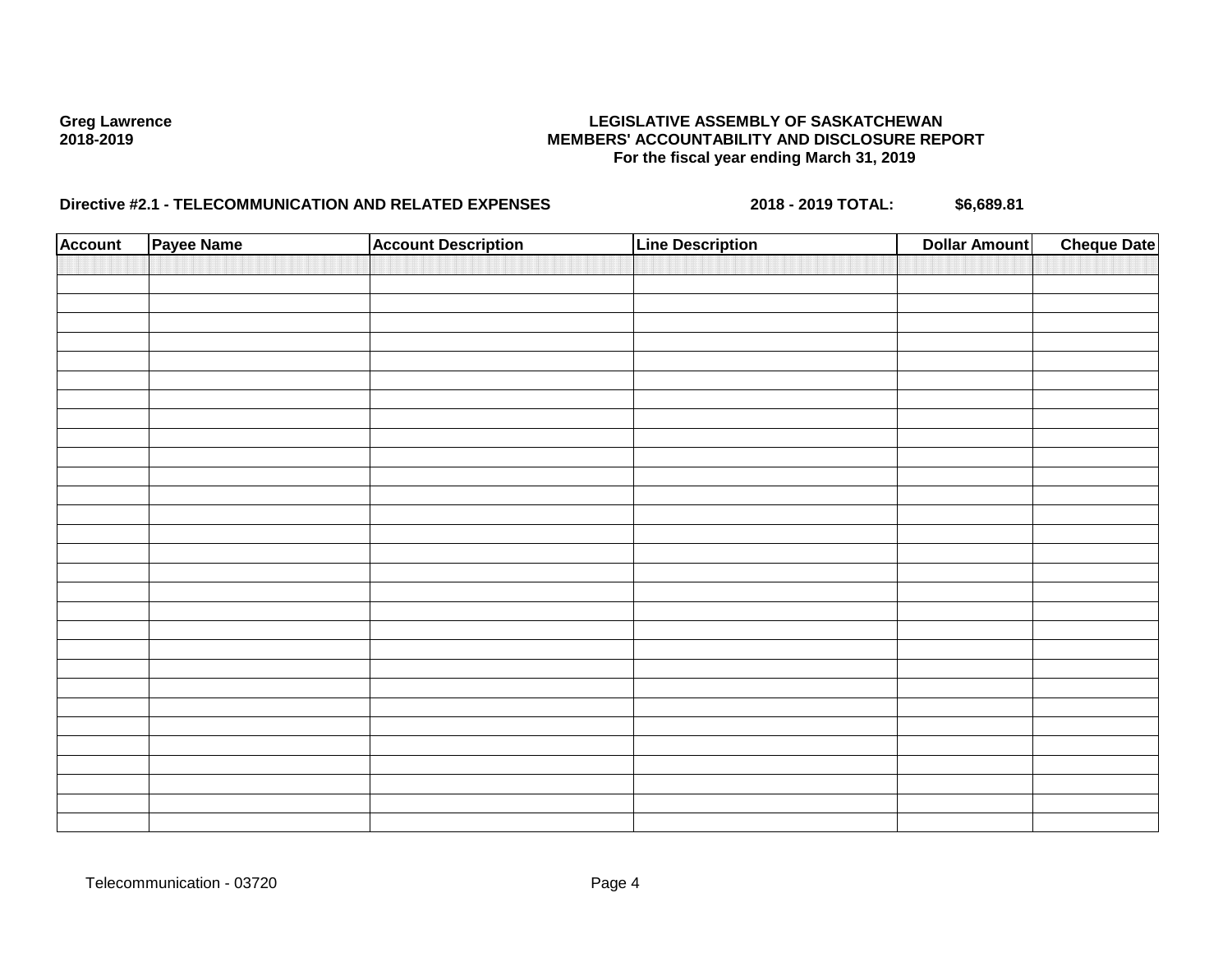| <b>Account</b> | <b>Payee Name</b> | <b>Account Description</b> | <b>Line Description</b> | Dollar Amount | <b>Cheque Date</b> |
|----------------|-------------------|----------------------------|-------------------------|---------------|--------------------|
|                |                   |                            |                         |               |                    |
|                |                   |                            |                         |               |                    |
|                |                   |                            |                         |               |                    |
|                |                   |                            |                         |               |                    |
|                |                   |                            |                         |               |                    |
|                |                   |                            |                         |               |                    |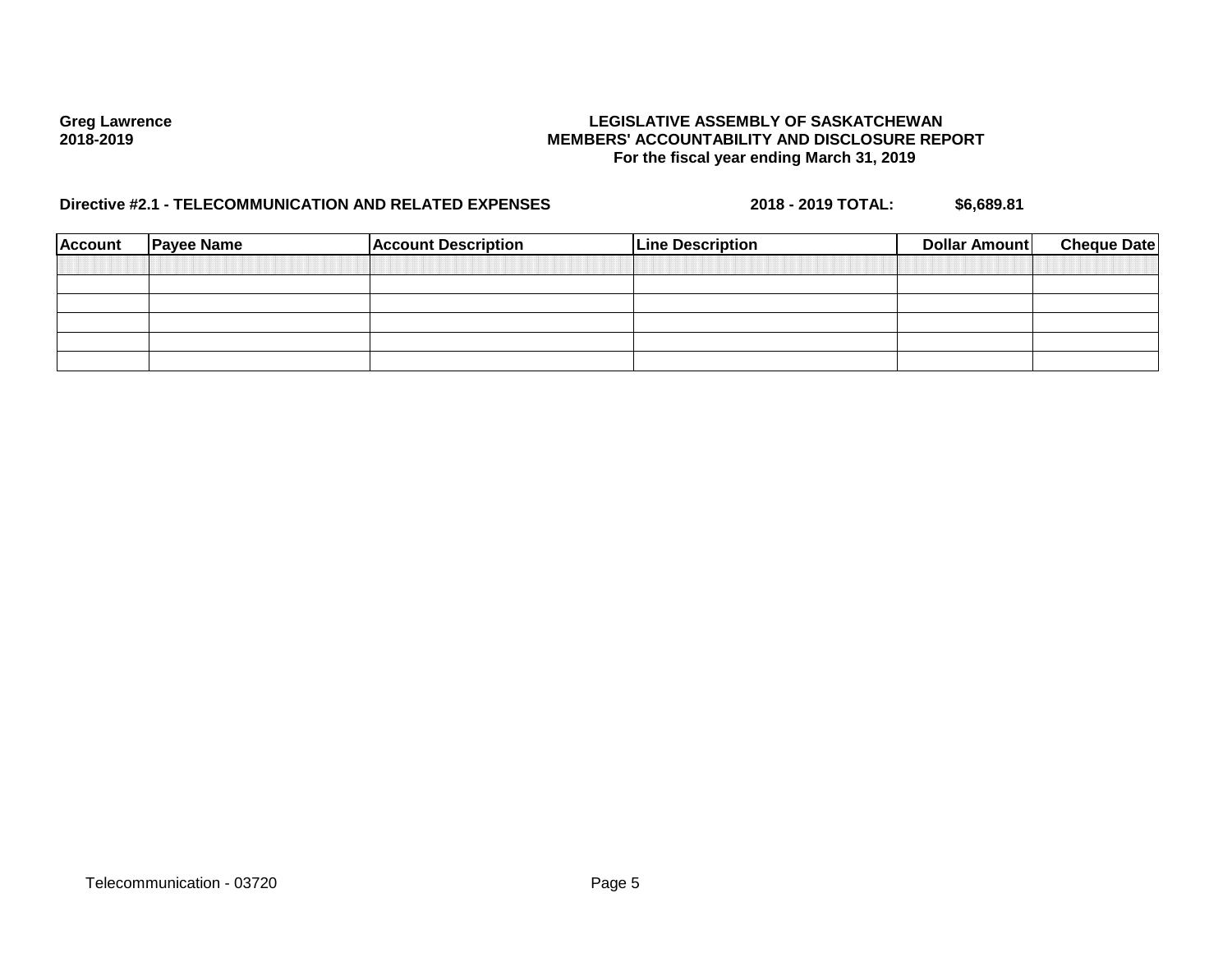## **LEGISLATIVE ASSEMBLY OF SASKATCHEWAN MEMBERS' ACCOUNTABILITY AND DISCLOSURE REPORT For the fiscal year ending March 31, 2019**

| <b>Account</b> | <b>Payee Name</b> | <b>Account Description</b>  | <b>Line Description</b>           | <b>Dollar Amount</b> | <b>Cheque Date</b> |
|----------------|-------------------|-----------------------------|-----------------------------------|----------------------|--------------------|
|                |                   |                             |                                   |                      |                    |
| 541900         | LAWRENCE, GREGORY | Elected Rep - Travel        | MLA TRAVEL APRIL 8-14, 2018       | 1,238.61             | 04-16-18           |
| 541900         | LAWRENCE, GREGORY | <b>Elected Rep - Travel</b> | MLA TRAVEL APRIL 16-21, 2018      | 802.40               | 04-23-18           |
| 541900         | LAWRENCE, GREGORY | Elected Rep - Travel        | MLA TRAVEL APRIL 23 - 28, 2018    | 827.60               | 05-01-18           |
| 541900         | LAWRENCE, GREGORY | Elected Rep - Travel        | MLA TRAVEL APRIL 29 - MAY 4, 2018 | 1,175.70             | 05-10-18           |
| 541900         | LAWRENCE, GREGORY | Elected Rep - Travel        | MLA TRAVEL MAY 7 - 11, 2018       | 1,276.08             | 05-14-18           |
| 541900         | LAWRENCE, GREGORY | Elected Rep - Travel        | MLA TRAVEL MAY 14 - 19, 2018      | 784.05               | 05-23-18           |
| 541900         | LAWRENCE, GREGORY | <b>Elected Rep - Travel</b> | MLA TRAVEL MAY 22 - 26, 2018      | 642.65               | 05-28-18           |
| 541900         | LAWRENCE, GREGORY | Elected Rep - Travel        | MLA TRAVEL MAY 27 - 30, 2018      | 560.75               | 06-05-18           |
| 541900         | LAWRENCE, GREGORY | Elected Rep - Travel        | MLA TRAVEL JUN 4-9 2018           | 824.68               | 06-12-18           |
| 541900         | LAWRENCE, GREGORY | Elected Rep - Travel        | MLA TRAVEL JUNE 10 - 19, 2018     | 1,211.26             | 06-21-18           |
| 541900         | LAWRENCE, GREGORY | Elected Rep - Travel        | MLA TRAVEL JULY 1-7 2018          | 478.20               | $07 - 10 - 18$     |
| 541900         | LAWRENCE, GREGORY | Elected Rep - Travel        | MLA TRAVEL JUNE 20-29 2018        | 673.90               | 07-10-18           |
| 541900         | LAWRENCE, GREGORY | Elected Rep - Travel        | MLA TRAVEL JULY 9-22 2018         | 1,467.05             | 07-24-18           |
| 541900         | LAWRENCE, GREGORY | Elected Rep - Travel        | MLA TRAVEL JULY 24-30 2018        | 253.20               | 08-02-18           |
| 541900         | LAWRENCE, GREGORY | Elected Rep - Travel        | <b>MLA TRAVEL AUG 13-18 2018</b>  | 599.78               | 08-13-18           |
| 541900         | LAWRENCE, GREGORY | Elected Rep - Travel        | <b>MLA TRAVEL AUG 1-10 2018</b>   | 1,422.40             | 08-14-18           |
| 541900         | LAWRENCE, GREGORY | Elected Rep - Travel        | <b>MLA TRAVEL AUG 19-20 2018</b>  | 536.30               | 08-28-18           |
| 541900         | LAWRENCE, GREGORY | <b>Elected Rep - Travel</b> | MLA TRAVEL SEP 10-14 2018         | 579.95               | 09-10-18           |
| 541900         | LAWRENCE, GREGORY | Elected Rep - Travel        | MLA TRAVEL AUGUST 26-SEP 10 2018  | 799.65               | 09-10-18           |
| 541900         | LAWRENCE, GREGORY | Elected Rep - Travel        | MLA TRAVEL SEP 16-22 2018         | 535.95               | 09-24-18           |
| 541900         | LAWRENCE, GREGORY | Elected Rep - Travel        | MLA TRAVEL SEP 23-29 2018         | 543.95               | $10 - 01 - 18$     |
|                |                   |                             | MLA TRAVEL SEPTEMBER 30 - OCTOBER |                      |                    |
| 541900         | LAWRENCE, GREGORY | Elected Rep - Travel        | 6, 2018                           | 771.85               | 10-09-18           |
| 541900         | LAWRENCE, GREGORY | Elected Rep - Travel        | MLA TRAVEL OCT 9-20 2018          | 1,004.95             | 10-16-18           |
| 541900         | LAWRENCE, GREGORY | Elected Rep - Travel        | MLA TRAVEL OCT 21-27 2018         | 645.10               | 11-01-18           |
| 541900         | LAWRENCE, GREGORY | Elected Rep - Travel        | MLA TRAVEL OCT 29-NOV 3 2018      | 845.25               | 11-05-18           |
| 541900         | LAWRENCE, GREGORY | Elected Rep - Travel        | MLA TRAVEL NOV 5-9 2018           | 957.75               | 11-13-18           |
| 541900         | LAWRENCE, GREGORY | <b>Elected Rep - Travel</b> | <b>MLA TRAVEL NOV 11-17 2018</b>  | 1,065.00             | 11-19-18           |
| 541900         | LAWRENCE, GREGORY | Elected Rep - Travel        | MLA TRAVEL NOV 18-24 2018         | 960.35               | 11-26-18           |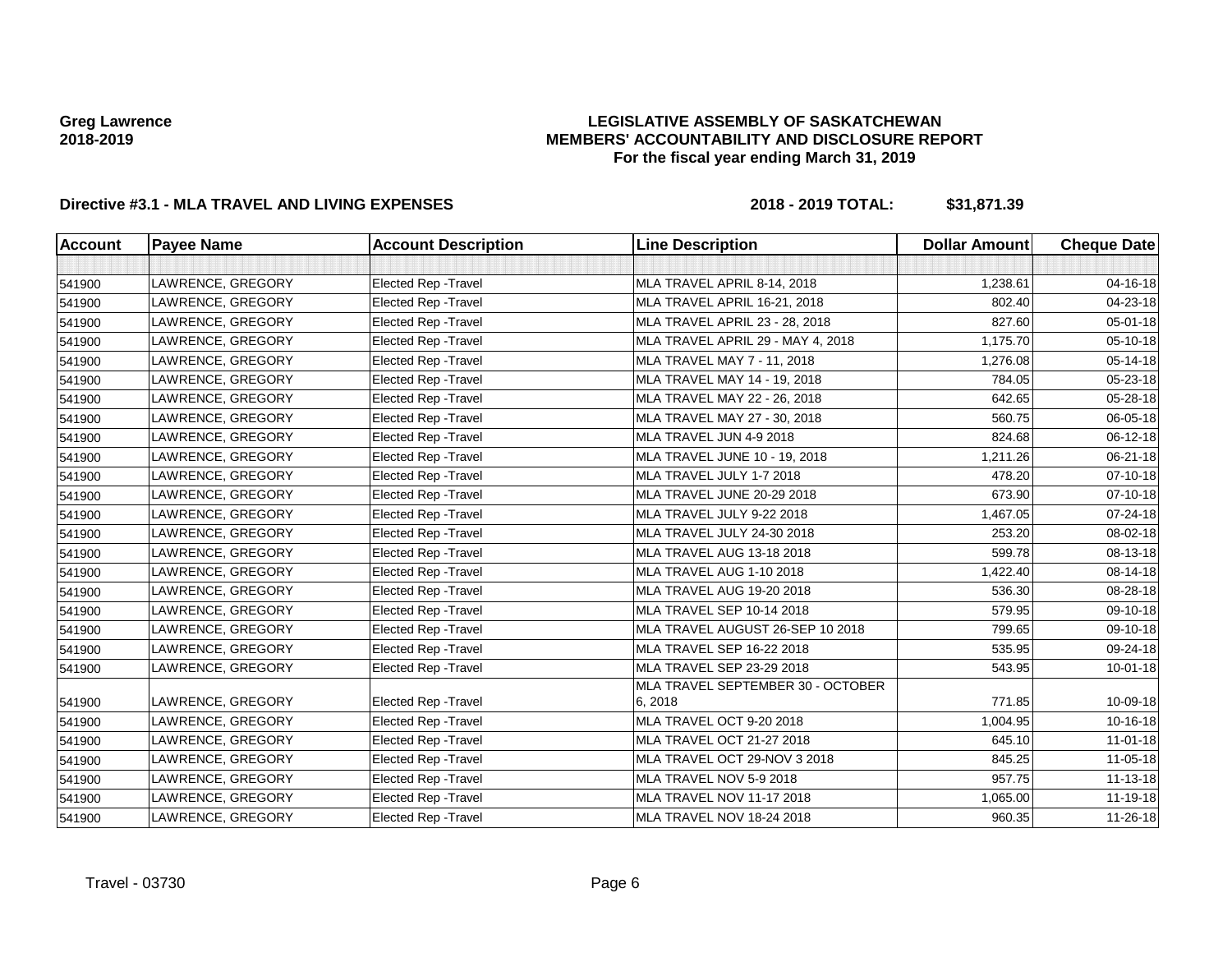## **LEGISLATIVE ASSEMBLY OF SASKATCHEWAN MEMBERS' ACCOUNTABILITY AND DISCLOSURE REPORT For the fiscal year ending March 31, 2019**

| <b>Account</b> | <b>Payee Name</b> | <b>Account Description</b>  | <b>Line Description</b>           | <b>Dollar Amount</b> | <b>Cheque Date</b> |
|----------------|-------------------|-----------------------------|-----------------------------------|----------------------|--------------------|
|                |                   |                             |                                   |                      |                    |
| 541900         | LAWRENCE, GREGORY | Elected Rep - Travel        | MLA TRAVEL NOV 26-28 2018         | 863.42               | 12-03-18           |
| 541900         | LAWRENCE, GREGORY | Elected Rep - Travel        | MLA TRAVEL DECEMBER 2-17, 2018    | 928.17               | 12-18-18           |
| 541900         | LAWRENCE, GREGORY | Elected Rep - Travel        | MLA TRAVEL JANUARY 1-20, 2019     | 517.80               | 01-23-19           |
| 541900         | LAWRENCE, GREGORY | Elected Rep - Travel        | MLA TRAVEL DECEMBER 18-31, 2018   | 204.70               | 01-23-19           |
| 541900         | LAWRENCE, GREGORY | Elected Rep - Travel        | MLA TRAVEL JAN 22-27 2019         | 558.60               | 02-01-19           |
| 541900         | LAWRENCE, GREGORY | Elected Rep - Travel        | MLA TRAVEL JAN 30 TO FEB 06, 2019 | 458.35               | 02-06-19           |
| 541900         | LAWRENCE, GREGORY | Elected Rep - Travel        | MLA TRAVEL FEB 7-14 2019          | 709.19               | 02-15-19           |
| 541900         | LAWRENCE, GREGORY | Elected Rep - Travel        | MLA TRAVEL FEB 14-27, 2019        | 568.90               | 03-01-19           |
| 541900         | LAWRENCE, GREGORY | <b>Elected Rep - Travel</b> | MLA TRAVEL FEB 28-MAR 09, 2019    | 1,196.90             | 03-11-19           |
| 541900         | LAWRENCE, GREGORY | Elected Rep - Travel        | MLA TRAVEL MARCH 11-16, 2019      | 923.95               | 03-18-19           |
| 541900         | LAWRENCE, GREGORY | Elected Rep - Travel        | MLA TRAVEL MARCH 17-23, 2019      | 770.25               | 03-25-19           |
| 541900         | LAWRENCE, GREGORY | Elected Rep - Travel        | MLA TRAVEL MAR 24-31, 2019        | 686.80               | 03-31-19           |
|                |                   |                             |                                   |                      |                    |
|                |                   |                             |                                   |                      |                    |
|                |                   |                             |                                   |                      |                    |
|                |                   |                             |                                   |                      |                    |
|                |                   |                             |                                   |                      |                    |
|                |                   |                             |                                   |                      |                    |
|                |                   |                             |                                   |                      |                    |
|                |                   |                             |                                   |                      |                    |
|                |                   |                             |                                   |                      |                    |
|                |                   |                             |                                   |                      |                    |
|                |                   |                             |                                   |                      |                    |
|                |                   |                             |                                   |                      |                    |
|                |                   |                             |                                   |                      |                    |
|                |                   |                             |                                   |                      |                    |
|                |                   |                             |                                   |                      |                    |
|                |                   |                             |                                   |                      |                    |
|                |                   |                             |                                   |                      |                    |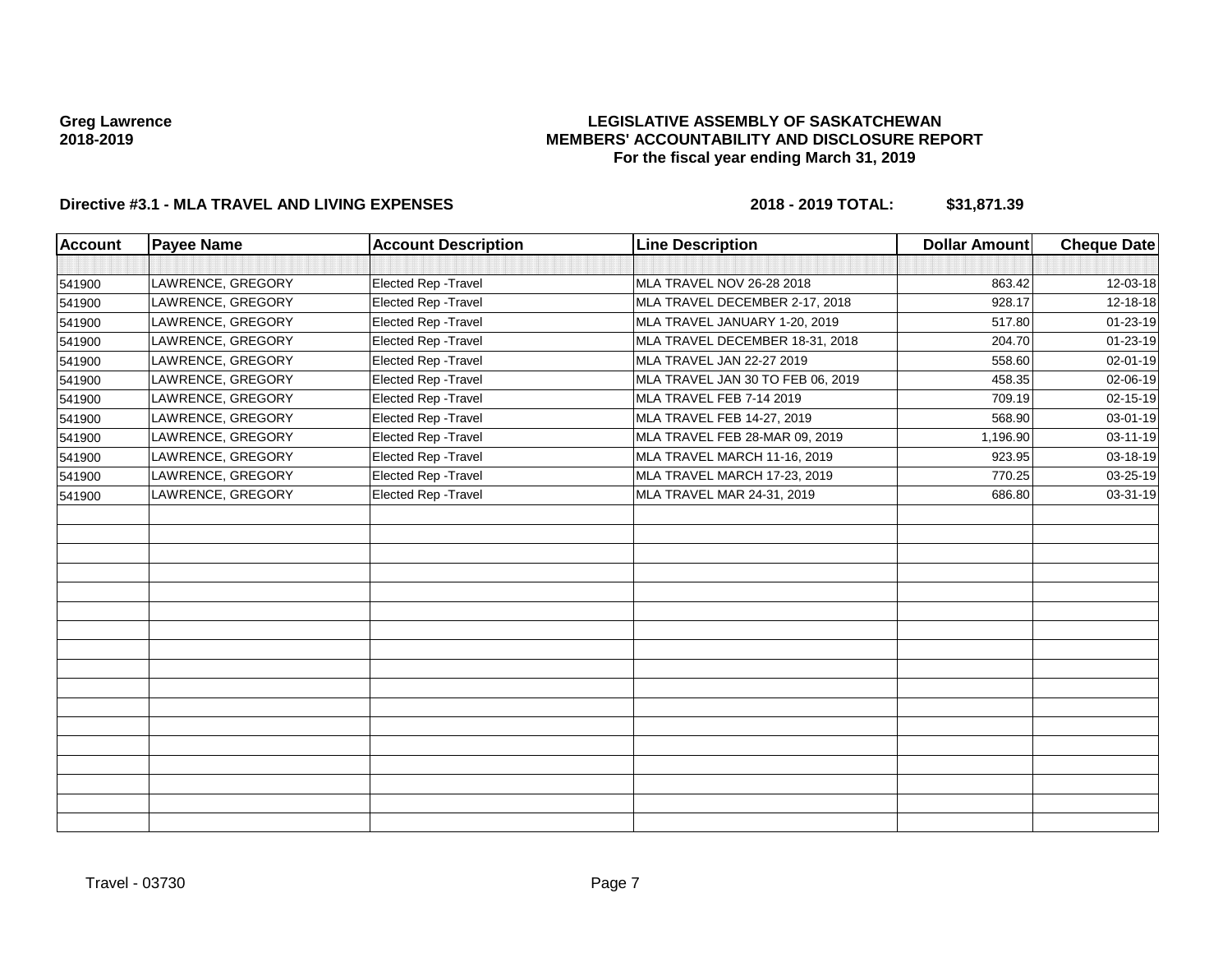## **LEGISLATIVE ASSEMBLY OF SASKATCHEWAN MEMBERS' ACCOUNTABILITY AND DISCLOSURE REPORT For the fiscal year ending March 31, 2019**

| <b>Account</b> | Payee Name | <b>Account Description</b> | <b>Line Description</b> | <b>Dollar Amount</b> | <b>Cheque Date</b> |
|----------------|------------|----------------------------|-------------------------|----------------------|--------------------|
|                |            |                            |                         |                      |                    |
|                |            |                            |                         |                      |                    |
|                |            |                            |                         |                      |                    |
|                |            |                            |                         |                      |                    |
|                |            |                            |                         |                      |                    |
|                |            |                            |                         |                      |                    |
|                |            |                            |                         |                      |                    |
|                |            |                            |                         |                      |                    |
|                |            |                            |                         |                      |                    |
|                |            |                            |                         |                      |                    |
|                |            |                            |                         |                      |                    |
|                |            |                            |                         |                      |                    |
|                |            |                            |                         |                      |                    |
|                |            |                            |                         |                      |                    |
|                |            |                            |                         |                      |                    |
|                |            |                            |                         |                      |                    |
|                |            |                            |                         |                      |                    |
|                |            |                            |                         |                      |                    |
|                |            |                            |                         |                      |                    |
|                |            |                            |                         |                      |                    |
|                |            |                            |                         |                      |                    |
|                |            |                            |                         |                      |                    |
|                |            |                            |                         |                      |                    |
|                |            |                            |                         |                      |                    |
|                |            |                            |                         |                      |                    |
|                |            |                            |                         |                      |                    |
|                |            |                            |                         |                      |                    |
|                |            |                            |                         |                      |                    |
|                |            |                            |                         |                      |                    |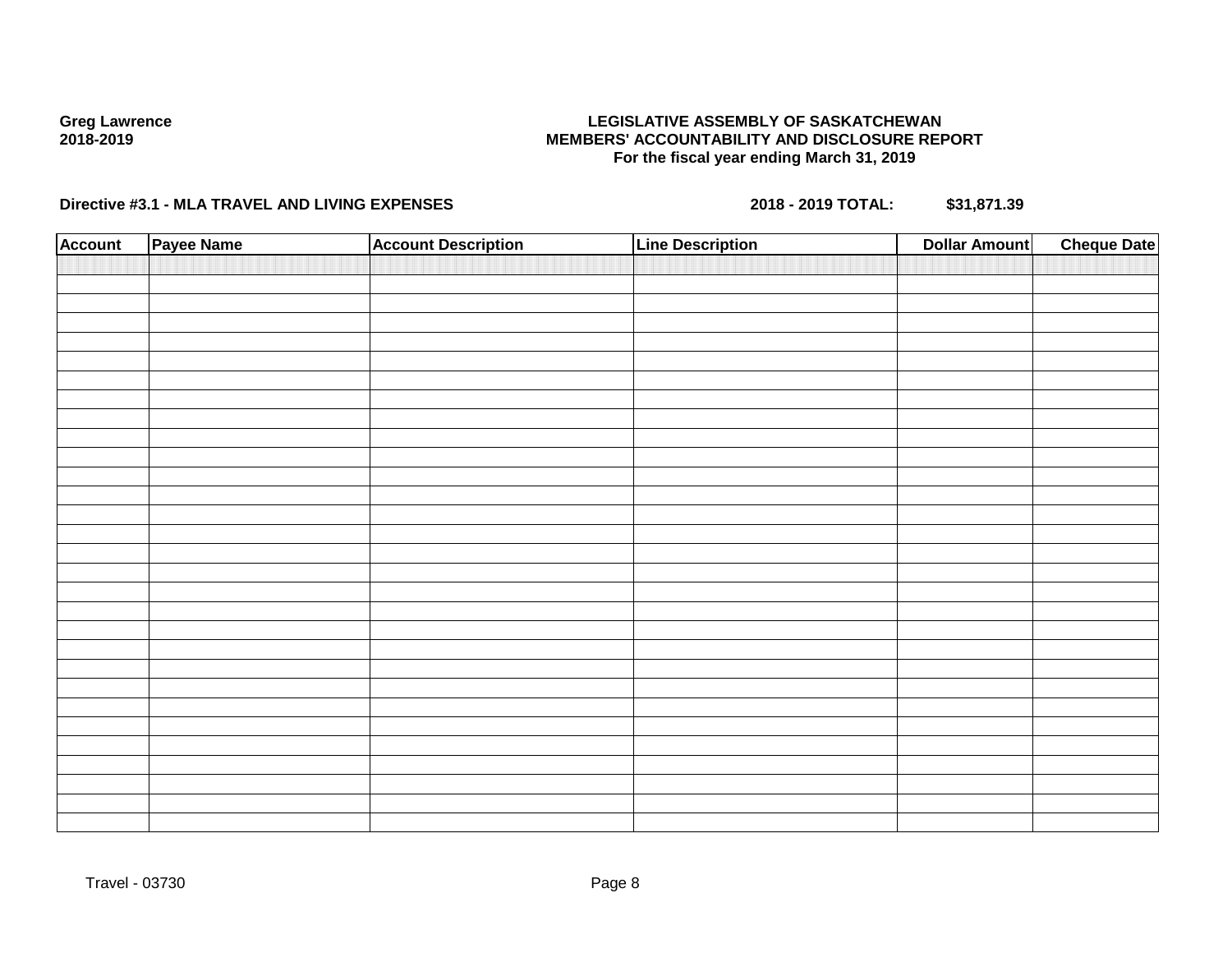## **LEGISLATIVE ASSEMBLY OF SASKATCHEWAN MEMBERS' ACCOUNTABILITY AND DISCLOSURE REPORT For the fiscal year ending March 31, 2019**

| <b>Account</b> | Payee Name | <b>Account Description</b> | <b>Line Description</b> | <b>Dollar Amount</b> | <b>Cheque Date</b> |
|----------------|------------|----------------------------|-------------------------|----------------------|--------------------|
|                |            |                            |                         |                      |                    |
|                |            |                            |                         |                      |                    |
|                |            |                            |                         |                      |                    |
|                |            |                            |                         |                      |                    |
|                |            |                            |                         |                      |                    |
|                |            |                            |                         |                      |                    |
|                |            |                            |                         |                      |                    |
|                |            |                            |                         |                      |                    |
|                |            |                            |                         |                      |                    |
|                |            |                            |                         |                      |                    |
|                |            |                            |                         |                      |                    |
|                |            |                            |                         |                      |                    |
|                |            |                            |                         |                      |                    |
|                |            |                            |                         |                      |                    |
|                |            |                            |                         |                      |                    |
|                |            |                            |                         |                      |                    |
|                |            |                            |                         |                      |                    |
|                |            |                            |                         |                      |                    |
|                |            |                            |                         |                      |                    |
|                |            |                            |                         |                      |                    |
|                |            |                            |                         |                      |                    |
|                |            |                            |                         |                      |                    |
|                |            |                            |                         |                      |                    |
|                |            |                            |                         |                      |                    |
|                |            |                            |                         |                      |                    |
|                |            |                            |                         |                      |                    |
|                |            |                            |                         |                      |                    |
|                |            |                            |                         |                      |                    |
|                |            |                            |                         |                      |                    |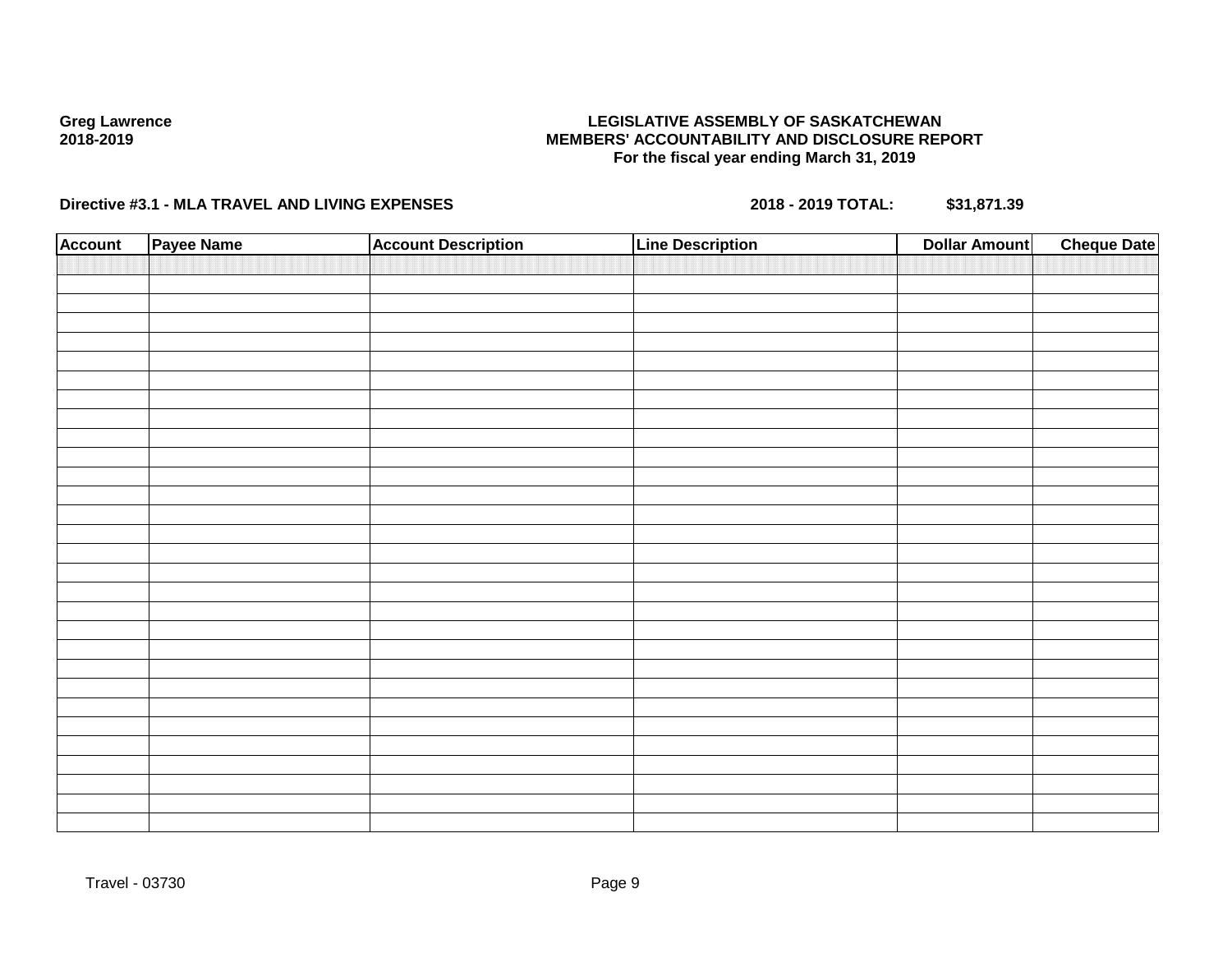## **LEGISLATIVE ASSEMBLY OF SASKATCHEWAN MEMBERS' ACCOUNTABILITY AND DISCLOSURE REPORT For the fiscal year ending March 31, 2019**

| <b>Payee Name</b> | <b>Account Description</b> | <b>Line Description</b> | Dollar Amount | <b>Cheque Date</b> |
|-------------------|----------------------------|-------------------------|---------------|--------------------|
|                   |                            |                         |               |                    |
|                   |                            |                         |               |                    |
|                   |                            |                         |               |                    |
|                   |                            |                         |               |                    |
|                   |                            |                         |               |                    |
|                   |                            |                         |               |                    |
|                   |                            |                         |               |                    |
|                   |                            |                         |               |                    |
|                   |                            |                         |               |                    |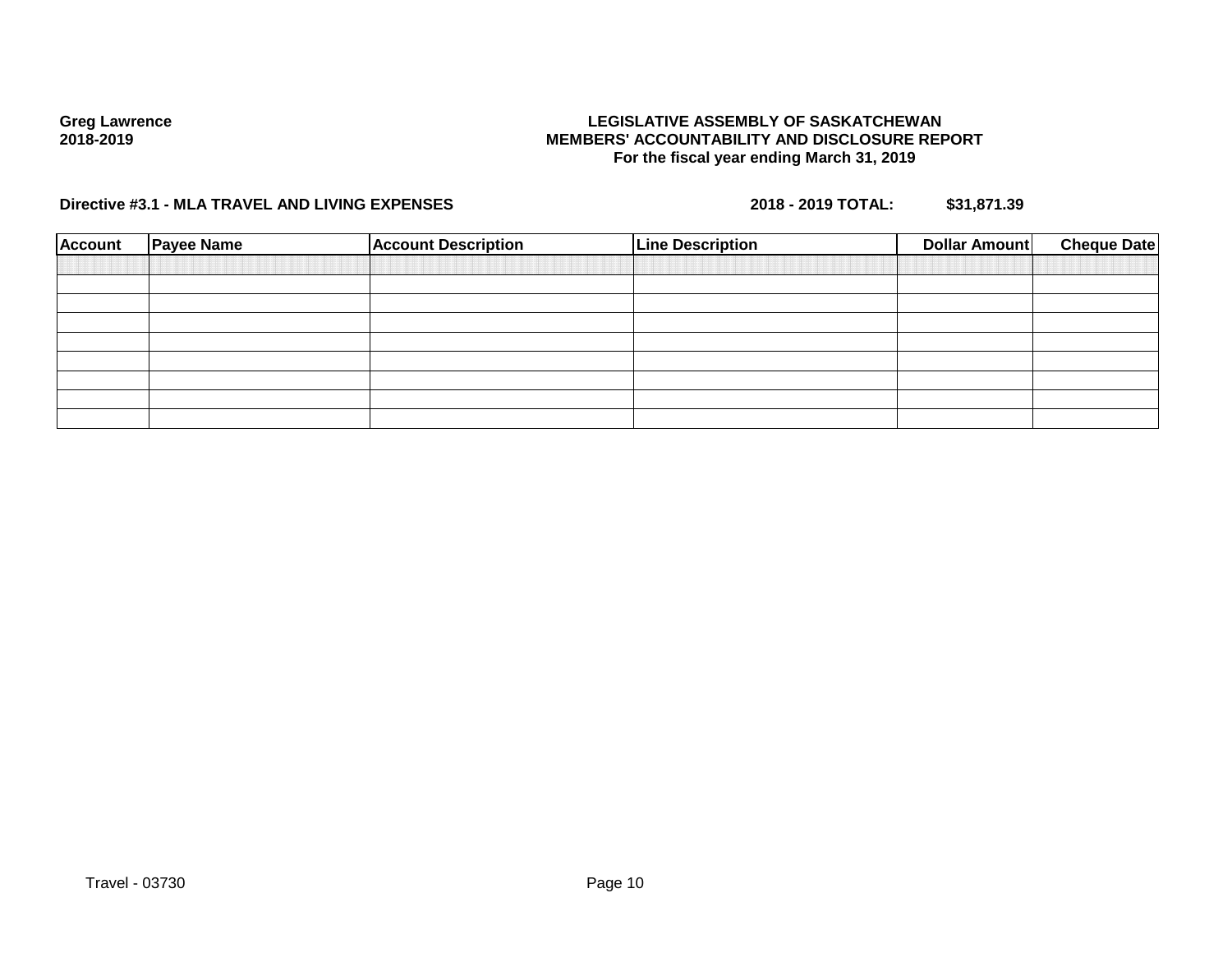## **LEGISLATIVE ASSEMBLY OF SASKATCHEWAN MEMBERS' ACCOUNTABILITY AND DISCLOSURE REPORT For the fiscal year ending March 31, 2019**

| <b>Account</b> | <b>Payee Name</b>                                  | <b>Account Description</b>                | <b>Line Description</b>        | <b>Dollar Amount</b> | <b>Cheque Date</b> |
|----------------|----------------------------------------------------|-------------------------------------------|--------------------------------|----------------------|--------------------|
|                |                                                    |                                           |                                |                      |                    |
| 521372         | SOOTER STUDIOS                                     | Photographer's Services                   | PHOTOGRAPHERS SERVICES         | 63.60                | 12-01-18           |
| 522000         | <b>GLENKO PROPERTIES INC.</b>                      | Rent of Ground, Buildings and Other Space | APRIL 2018 MLA OFFICE RENT     | 1.879.67             | $04 - 01 - 18$     |
| 522000         | <b>GLENKO PROPERTIES INC.</b>                      | Rent of Ground, Buildings and Other Space | MAY 2018 MLA OFFICE RENT       | 1,879.67             | 04-13-18           |
| 522000         | <b>GLENKO PROPERTIES INC.</b>                      | Rent of Ground, Buildings and Other Space | JUNE 2018 MLA OFFICE RENT      | 1,879.67             | 05-18-18           |
| 522000         | <b>GLENKO PROPERTIES INC.</b>                      | Rent of Ground, Buildings and Other Space | JULY 2018 MLA OFFICE RENT      | 1,879.67             | 06-22-18           |
| 522000         | <b>GLENKO PROPERTIES INC.</b>                      | Rent of Ground, Buildings and Other Space | MLA OFFICE RENT AUGUST 2018    | 1,879.67             | 08-01-18           |
| 522000         | <b>GLENKO PROPERTIES INC.</b>                      | Rent of Ground, Buildings and Other Space | MLA OFFICE RENT SEPTEMBER 2018 | 1,879.67             | 08-20-18           |
| 522000         | <b>GLENKO PROPERTIES INC.</b>                      | Rent of Ground, Buildings and Other Space | MLA OFFICE RENT OCTOBER 2018   | 1,879.67             | 09-24-18           |
| 522000         | <b>GLENKO PROPERTIES INC.</b>                      | Rent of Ground, Buildings and Other Space | MLA OFFICE RENT NOVEMBER 2018  | 1,879.67             | 10-18-18           |
| 522000         | <b>GLENKO PROPERTIES INC.</b>                      | Rent of Ground, Buildings and Other Space | DEC 2018 MLA OFFICE RENT       | 1,879.67             | 11-20-18           |
| 522000         | <b>GLENKO PROPERTIES INC.</b>                      | Rent of Ground, Buildings and Other Space | JANUARY 2019 MLA OFFICE RENT   | 1,879.67             | $01 - 01 - 19$     |
| 522000         | <b>GLENKO PROPERTIES INC.</b>                      | Rent of Ground, Buildings and Other Space | FEBRUARY 2019 MLA OFFICE RENT  | 1,879.67             | 01-24-19           |
| 522000         | <b>GLENKO PROPERTIES INC.</b>                      | Rent of Ground, Buildings and Other Space |                                | $-241.42$            | $02 - 01 - 19$     |
| 522000         | <b>GLENKO PROPERTIES INC.</b>                      | Rent of Ground, Buildings and Other Space | MAR/19 MLA OFFICE RENT         | 1,879.67             | 02-11-19           |
| 522200         | KONICA MINOLTA BUSINESS<br>SOLUTIONS (CANADA) LTD. | Rent of Photocopiers                      | <b>COPIER CHARGES</b>          | 118.59               | $04 - 01 - 18$     |
| 522200         | KONICA MINOLTA BUSINESS<br>SOLUTIONS (CANADA) LTD. | <b>Rent of Photocopiers</b>               | <b>COPIER CHARGES</b>          | 21.89                | $04 - 01 - 18$     |
| 522200         | KONICA MINOLTA BUSINESS<br>SOLUTIONS (CANADA) LTD. | Rent of Photocopiers                      | <b>COPIER CHARGES</b>          | 12.97                | 05-01-18           |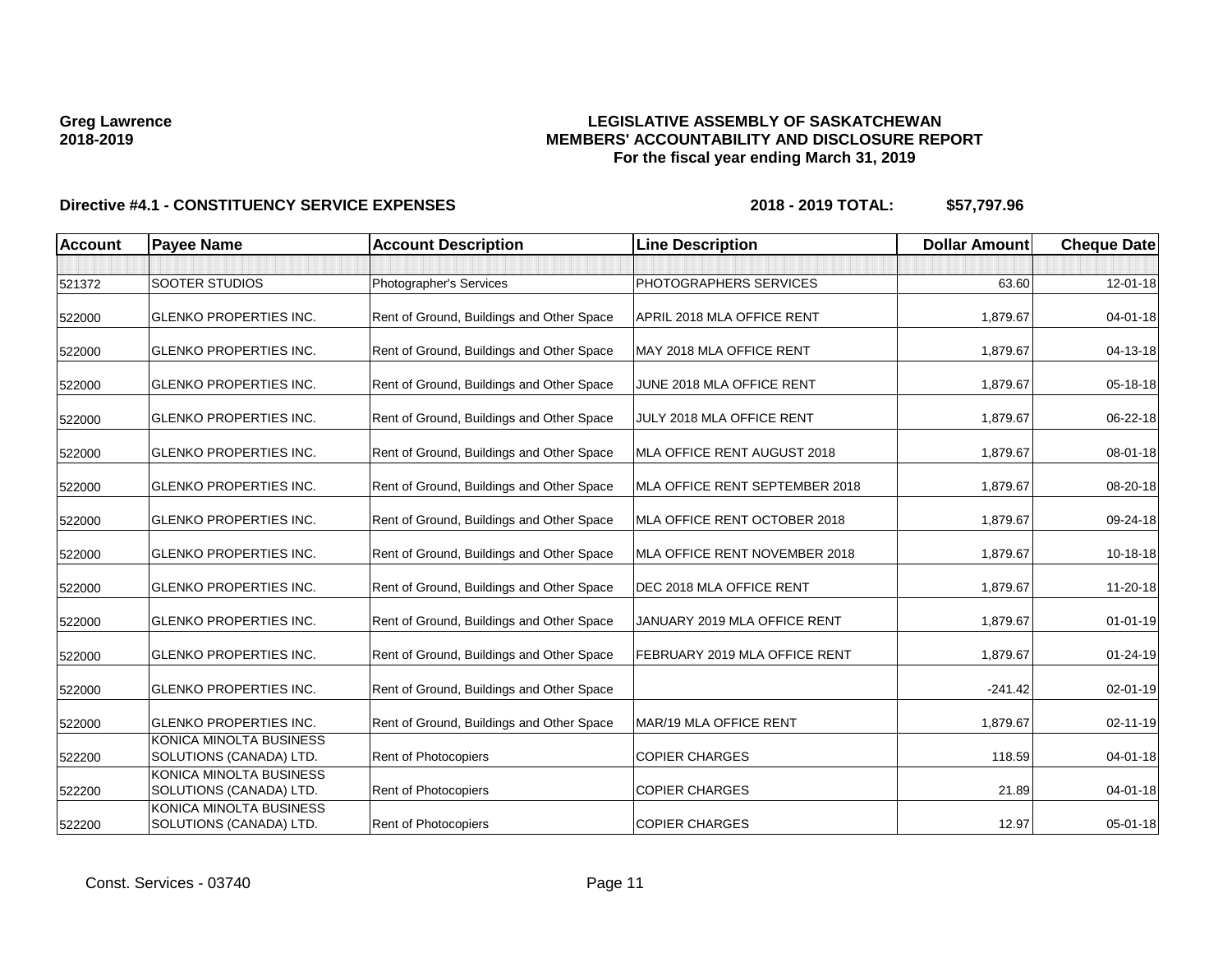## **LEGISLATIVE ASSEMBLY OF SASKATCHEWAN MEMBERS' ACCOUNTABILITY AND DISCLOSURE REPORT For the fiscal year ending March 31, 2019**

| Account | <b>Payee Name</b>              | <b>Account Description</b>  | <b>Line Description</b> | <b>Dollar Amount</b> | <b>Cheque Date</b> |
|---------|--------------------------------|-----------------------------|-------------------------|----------------------|--------------------|
|         |                                |                             |                         |                      |                    |
|         | <b>KONICA MINOLTA BUSINESS</b> |                             |                         |                      |                    |
| 522200  | SOLUTIONS (CANADA) LTD.        | Rent of Photocopiers        | <b>COPIER CHARGES</b>   | 118.59               | $05 - 01 - 18$     |
|         | KONICA MINOLTA BUSINESS        |                             |                         |                      |                    |
| 522200  | SOLUTIONS (CANADA) LTD.        | Rent of Photocopiers        | <b>COPIER CHARGES</b>   | 118.59               | 07-01-18           |
|         | KONICA MINOLTA BUSINESS        |                             |                         |                      |                    |
| 522200  | SOLUTIONS (CANADA) LTD.        | Rent of Photocopiers        | <b>COPIER CHARGES</b>   | 13.85                | 07-01-18           |
|         | KONICA MINOLTA BUSINESS        |                             |                         |                      |                    |
| 522200  | SOLUTIONS (CANADA) LTD.        | Rent of Photocopiers        | <b>COPIER CHARGES</b>   | 23.36                | 08-01-18           |
|         | KONICA MINOLTA BUSINESS        |                             |                         |                      |                    |
| 522200  | SOLUTIONS (CANADA) LTD.        | <b>Rent of Photocopiers</b> | <b>COPIER CHARGES</b>   | 118.59               | 08-01-18           |
|         | KONICA MINOLTA BUSINESS        |                             |                         |                      |                    |
| 522200  | SOLUTIONS (CANADA) LTD.        | Rent of Photocopiers        | <b>COPIER CHARGES</b>   | 38.65                | 08-01-18           |
|         | KONICA MINOLTA BUSINESS        |                             |                         |                      |                    |
| 522200  | SOLUTIONS (CANADA) LTD.        | <b>Rent of Photocopiers</b> | <b>COPIER CHARGE</b>    | 118.59               | 08-01-18           |
|         | KONICA MINOLTA BUSINESS        |                             |                         |                      |                    |
| 522200  | SOLUTIONS (CANADA) LTD.        | <b>Rent of Photocopiers</b> | <b>COPIER CHARGES</b>   | 118.59               | $10 - 01 - 18$     |
|         | KONICA MINOLTA BUSINESS        |                             |                         |                      |                    |
| 522200  | SOLUTIONS (CANADA) LTD.        | <b>Rent of Photocopiers</b> | <b>COPIER CHARGES</b>   | 118.59               | $10 - 01 - 18$     |
|         | KONICA MINOLTA BUSINESS        |                             |                         |                      |                    |
| 522200  | SOLUTIONS (CANADA) LTD.        | <b>Rent of Photocopiers</b> | <b>COPIER CHARGES</b>   | 70.94                | $10 - 01 - 18$     |
|         | KONICA MINOLTA BUSINESS        |                             |                         |                      |                    |
| 522200  | SOLUTIONS (CANADA) LTD.        | <b>Rent of Photocopiers</b> | <b>COPIER CHARGES</b>   | 15.67                | $10 - 01 - 18$     |
|         | KONICA MINOLTA BUSINESS        |                             |                         |                      |                    |
| 522200  | SOLUTIONS (CANADA) LTD.        | <b>Rent of Photocopiers</b> | <b>COPIER CHARGES</b>   | 31.68                | $11 - 01 - 18$     |
|         | KONICA MINOLTA BUSINESS        |                             |                         |                      |                    |
| 522200  | SOLUTIONS (CANADA) LTD.        | Rent of Photocopiers        | <b>COPIER CHARGES</b>   | 118.59               | $11-01-18$         |
|         | KONICA MINOLTA BUSINESS        |                             |                         |                      |                    |
| 522200  | SOLUTIONS (CANADA) LTD.        | Rent of Photocopiers        | <b>COPIER CHARGES</b>   | 118.59               | 12-01-18           |
|         | KONICA MINOLTA BUSINESS        |                             |                         |                      |                    |
| 522200  | SOLUTIONS (CANADA) LTD.        | Rent of Photocopiers        | <b>COPIER CHARGES</b>   | 54.61                | $01 - 01 - 19$     |
|         | KONICA MINOLTA BUSINESS        |                             |                         |                      |                    |
| 522200  | SOLUTIONS (CANADA) LTD.        | Rent of Photocopiers        | <b>COPIER CHARGES</b>   | 56.88                | $01 - 01 - 19$     |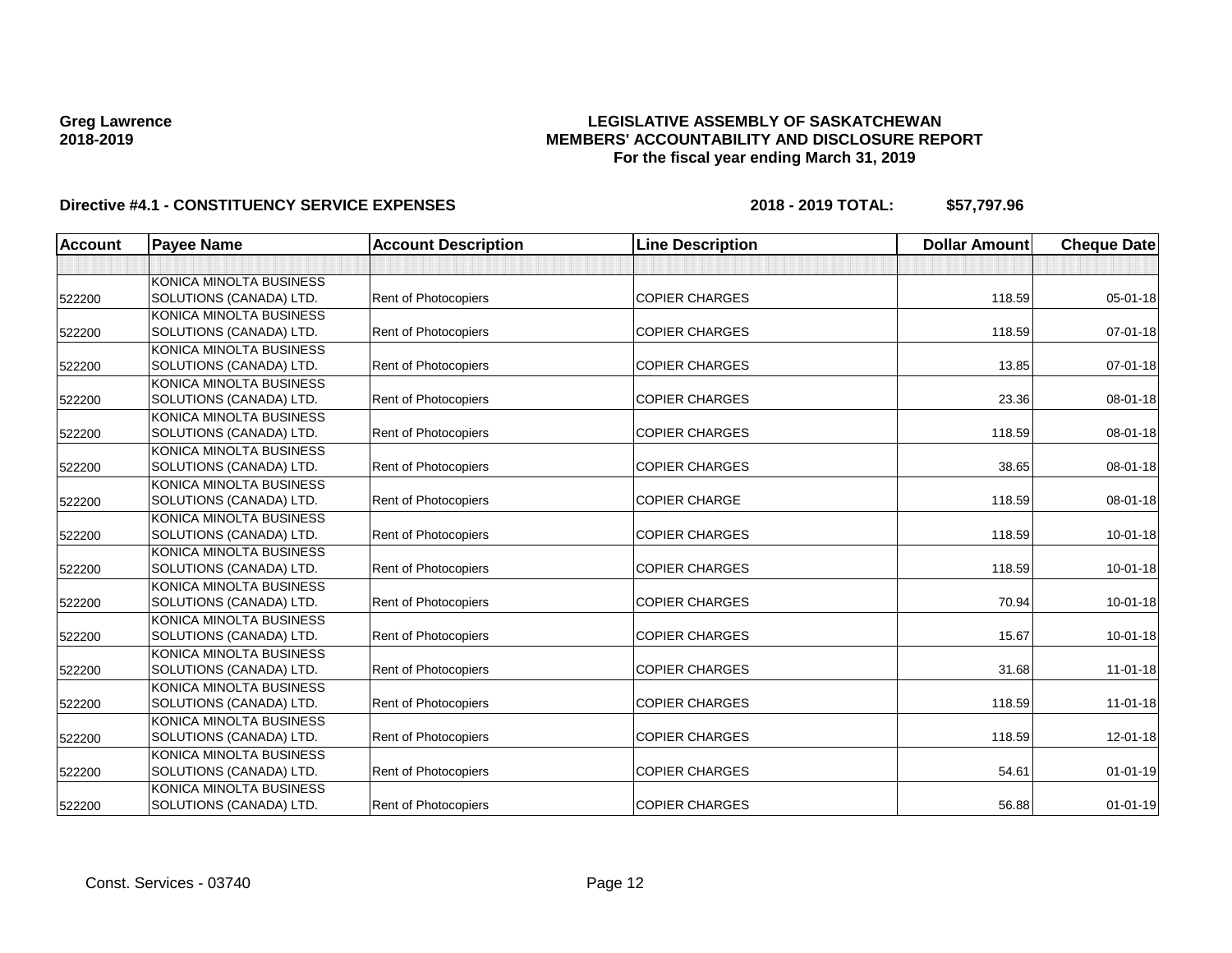## **LEGISLATIVE ASSEMBLY OF SASKATCHEWAN MEMBERS' ACCOUNTABILITY AND DISCLOSURE REPORT For the fiscal year ending March 31, 2019**

| <b>Account</b> | <b>Payee Name</b>                                       | <b>Account Description</b>          | <b>Line Description</b>        | <b>Dollar Amount</b> | <b>Cheque Date</b> |
|----------------|---------------------------------------------------------|-------------------------------------|--------------------------------|----------------------|--------------------|
|                |                                                         |                                     |                                |                      |                    |
|                | KONICA MINOLTA BUSINESS                                 |                                     |                                |                      |                    |
| 522200         | SOLUTIONS (CANADA) LTD.                                 | Rent of Photocopiers                | <b>COPIER CHARGES</b>          | 118.59               | $01 - 01 - 19$     |
|                | KONICA MINOLTA BUSINESS                                 |                                     |                                |                      |                    |
| 522200         | SOLUTIONS (CANADA) LTD.                                 | Rent of Photocopiers                | <b>COPIER CHARGES</b>          | 44.56                | $02 - 01 - 19$     |
|                | KONICA MINOLTA BUSINESS                                 |                                     |                                |                      |                    |
| 522200         | SOLUTIONS (CANADA) LTD.                                 | Rent of Photocopiers                | <b>COPIER CHARGES</b>          | 118.59               | 03-01-19           |
|                | KONICA MINOLTA BUSINESS                                 |                                     |                                |                      |                    |
| 522200         | SOLUTIONS (CANADA) LTD.<br>MINISTER OF FINANCE-MINISTRY | <b>Rent of Photocopiers</b>         | <b>COPIER CHARGES</b>          | 50.94                | 03-01-19           |
| 522200         | OF CENTRAL SERVICES                                     | Rent of Photocopiers                | <b>COPIER CHARGES</b>          | 100.00               | 12-01-18           |
| 522500         | SEABORN INSURANCE LTD.                                  | <b>Insurance Premiums</b>           | <b>OFFICE INSURANCE</b>        | 585.12               | 03-01-19           |
| 522700         | SASKENERGY INCORPORATED                                 | Utilities - Electricity and Nat Gas | 30636200005 APRIL 23, 2018     | 194.22               | 05-01-18           |
| 522700         | <b>SASKENERGY INCORPORATED</b>                          | Utilities - Electricity and Nat Gas | 30636200005 MAY 22 2018        | 75.96                | $06 - 01 - 18$     |
| 522700         | SASKENERGY INCORPORATED                                 | Utilities - Electricity and Nat Gas | 30636200005 JUNE 18 2018       | 48.39                | $07 - 01 - 18$     |
| 522700         | <b>SASKENERGY INCORPORATED</b>                          | Utilities - Electricity and Nat Gas | 30636200005 JULY 23 2018       | 41.05                | 08-01-18           |
| 522700         | <b>SASKENERGY INCORPORATED</b>                          | Utilities - Electricity and Nat Gas | 30636200005 AUGUST 22 2018     | 41.05                | 09-17-18           |
| 522700         | SASKENERGY INCORPORATED                                 | Utilities - Electricity and Nat Gas | 30636200005 SEPT 21, 2018      | 52.07                | $10 - 01 - 18$     |
| 522700         | <b>SASKENERGY INCORPORATED</b>                          | Utilities - Electricity and Nat Gas | 30636200005 OCTOBER 23, 2018   | 138.46               | $11 - 01 - 18$     |
| 522700         | SASKENERGY INCORPORATED                                 | Utilities - Electricity and Nat Gas | 30636200005 NOVEMBER 22, 2018  | 155.64               | $12 - 01 - 18$     |
| 522700         | SASKENERGY INCORPORATED                                 | Utilities - Electricity and Nat Gas | 30636200005 DECEMBER 20, 2018  | 173.62               | $01 - 01 - 19$     |
| 522700         | <b>SASKENERGY INCORPORATED</b>                          | Utilities - Electricity and Nat Gas | 30636200005 JANUARY 18, 2019   | 169.28               | 02-01-19           |
| 522700         | <b>SASKPOWER CORPORATION</b>                            | Utilities - Electricity and Nat Gas | 510000600435 APRIL 23, 2018    | 119.50               | 05-01-18           |
| 522700         | <b>SASKPOWER CORPORATION</b>                            | Utilities - Electricity and Nat Gas | 510000600435 MAY 22 2018       | 275.22               | 06-01-18           |
| 522700         | SASKPOWER CORPORATION                                   | Utilities - Electricity and Nat Gas | 510000600435 JUNE 21 2018      | 241.12               | $07 - 01 - 18$     |
| 522700         | <b>SASKPOWER CORPORATION</b>                            | Utilities - Electricity and Nat Gas | 510000600435 JULY 22 2018      | 75.64                | 08-01-18           |
| 522700         | SASKPOWER CORPORATION                                   | Utilities - Electricity and Nat Gas | 510000600435 AUGUST 22 2018    | 259.29               | 09-01-18           |
| 522700         | <b>SASKPOWER CORPORATION</b>                            | Utilities - Electricity and Nat Gas | 510000600435                   | 214.98               | $10 - 01 - 18$     |
| 522700         | <b>SASKPOWER CORPORATION</b>                            | Utilities - Electricity and Nat Gas | 510000600435 OCTOBER 23, 2018  | 118.88               | 11-01-18           |
| 522700         | SASKPOWER CORPORATION                                   | Utilities - Electricity and Nat Gas | 510000600435 NOVEMBER 22, 2018 | 234.74               | $12 - 01 - 18$     |
| 522700         | SASKPOWER CORPORATION                                   | Utilities - Electricity and Nat Gas | 510000600435 DECEMBER 20, 2018 | 165.89               | $01 - 01 - 19$     |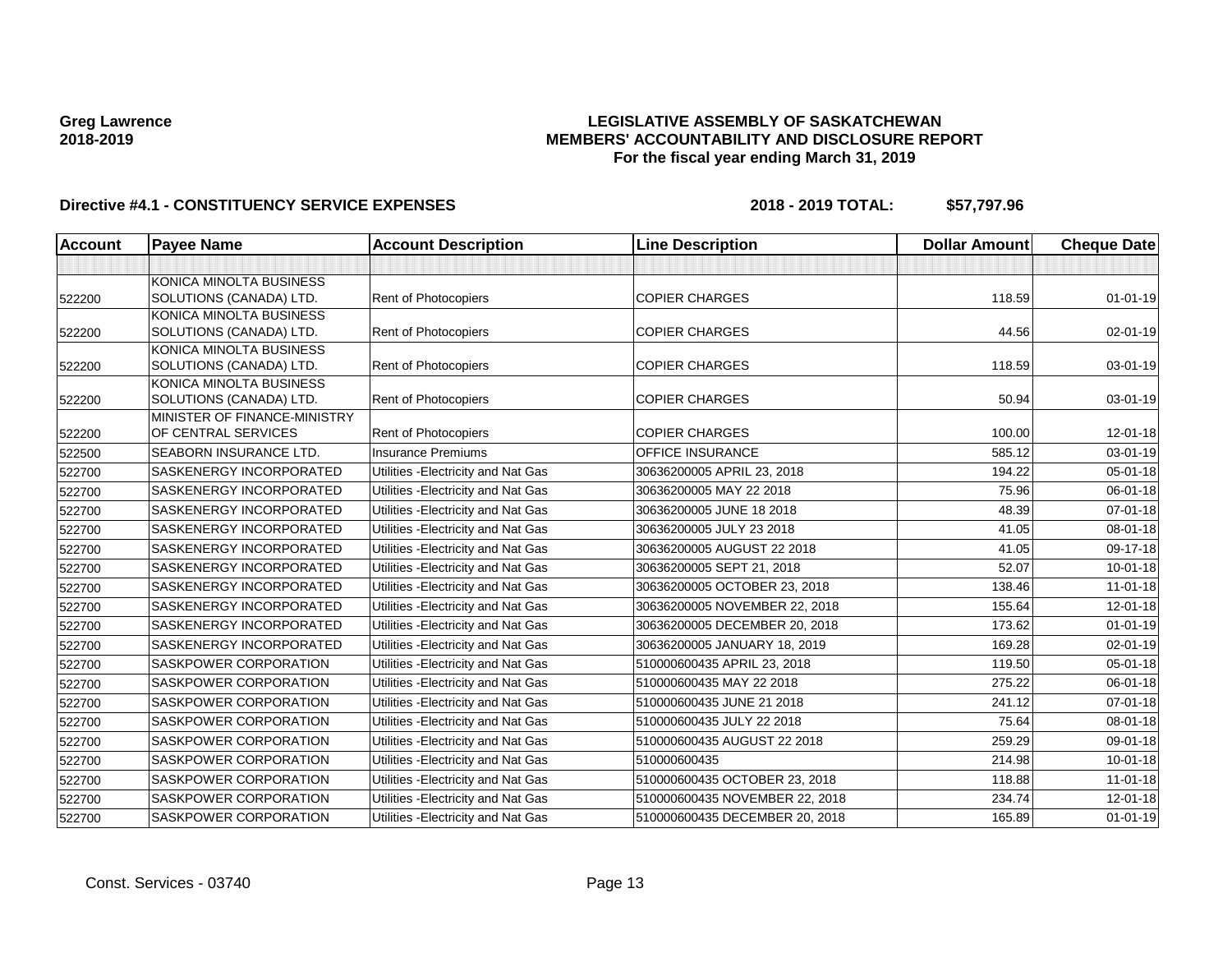## **LEGISLATIVE ASSEMBLY OF SASKATCHEWAN MEMBERS' ACCOUNTABILITY AND DISCLOSURE REPORT For the fiscal year ending March 31, 2019**

| Account | <b>Pavee Name</b>                                   | <b>Account Description</b>           | <b>Line Description</b>          | <b>Dollar Amount</b> | <b>Cheque Date</b> |
|---------|-----------------------------------------------------|--------------------------------------|----------------------------------|----------------------|--------------------|
|         |                                                     |                                      |                                  |                      |                    |
| 522700  | SASKPOWER CORPORATION                               | Utilities - Electricity and Nat Gas  | 510000600435 JANUARY 17, 2019    | 191.17               | 02-01-19           |
| 524600  | PREMIUM FIRE PROTECTION LTD.                        | <b>Maintenance Contracts</b>         | ANNUAL FIRE INSPECTION           | 289.82               | $11 - 14 - 18$     |
| 525000  | CANADA POST CORPORATION                             | Postal, Courier, Freight and Related | <b>POSTAGE</b>                   | 1,116.08             | 12-13-18           |
| 525000  | <b>CORPORATE EXPRESS</b>                            | Postal, Courier, Freight and Related | MISC. & OFFICE SUPPLIES/POSTAGE  | 17.00                | $04 - 10 - 18$     |
| 525000  | <b>CORPORATE EXPRESS</b>                            | Postal, Courier, Freight and Related | OFFICE SUPPLIES POSTAGE          | 25.50                | 12-01-18           |
|         | MINISTER OF FINANCE-MINISTRY                        |                                      |                                  |                      |                    |
| 525000  | OF CENTRAL SERVICES                                 | Postal, Courier, Freight and Related | MAIL SERVICES MAY 2018           | 47.92                | $07 - 01 - 18$     |
|         | MINISTER OF FINANCE-MINISTRY                        |                                      |                                  |                      |                    |
| 525000  | OF CENTRAL SERVICES                                 | Postal, Courier, Freight and Related | MAIL SERVICES APRIL 2018         | 47.92                | $07 - 01 - 18$     |
|         | MINISTER OF FINANCE-MINISTRY                        |                                      |                                  |                      |                    |
| 525000  | OF CENTRAL SERVICES                                 | Postal, Courier, Freight and Related | MAIL SERVICES JUNE 2018          | 48.42                | 08-01-18           |
|         | MINISTER OF FINANCE-MINISTRY<br>OF CENTRAL SERVICES | Postal, Courier, Freight and Related | MAIL SERVICES JULY 2018          | 45.96                | 09-06-18           |
| 525000  | MINISTER OF FINANCE-MINISTRY                        |                                      |                                  |                      |                    |
| 525000  | OF CENTRAL SERVICES                                 | Postal, Courier, Freight and Related | <b>AUGUST 2018 MAIL SERVICES</b> | 45.96                | $11 - 01 - 18$     |
|         | MINISTER OF FINANCE-MINISTRY                        |                                      |                                  |                      |                    |
| 525000  | OF CENTRAL SERVICES                                 | Postal, Courier, Freight and Related | MAIL SERVICES NOVEMBER/18        | 46.02                | $11 - 01 - 18$     |
|         | MINISTER OF FINANCE-MINISTRY                        |                                      |                                  |                      |                    |
| 525000  | OF CENTRAL SERVICES                                 | Postal, Courier, Freight and Related | <b>MAIL SERVICES</b>             | 46.02                | $12 - 01 - 18$     |
|         | MINISTER OF FINANCE-MINISTRY                        |                                      |                                  |                      |                    |
| 525000  | OF CENTRAL SERVICES                                 | Postal, Courier, Freight and Related | MAIL SERVICES NOV/18             | 46.02                | $01 - 01 - 19$     |
|         | MINISTER OF FINANCE-MINISTRY                        |                                      |                                  |                      |                    |
| 525000  | OF CENTRAL SERVICES                                 | Postal, Courier, Freight and Related | MAIL SERVICES DEC/18             | 46.02                | 02-01-19           |
|         | MINISTER OF FINANCE-MINISTRY<br>OF CENTRAL SERVICES | Postal, Courier, Freight and Related | MAIL SERVICES JAN/19             | 46.02                | 03-01-19           |
| 525000  | MINISTER OF FINANCE-MINISTRY                        |                                      |                                  |                      |                    |
| 525000  | OF CENTRAL SERVICES                                 | Postal, Courier, Freight and Related | MAIL SERVICES FEB/19             | 46.02                | 03-14-19           |
|         | MINISTER OF FINANCE-MINISTRY                        |                                      |                                  |                      |                    |
| 525000  | OF CENTRAL SERVICES                                 | Postal, Courier, Freight and Related | <b>MAR/19 MAIL SERVICES</b>      | 46.02                | 03-31-19           |
|         | KONICA MINOLTA BUSINESS                             |                                      |                                  |                      |                    |
| 528000  | SOLUTIONS (CANADA) LTD.                             | <b>Support Services</b>              | <b>COMPUTER REPAIRS</b>          | 118.59               | 02-01-19           |
| 528000  | LAWRENCE, GREGORY                                   | <b>Support Services</b>              | <b>REIMB: COMPUTER REPAIR</b>    | 38.85                | $08 - 01 - 18$     |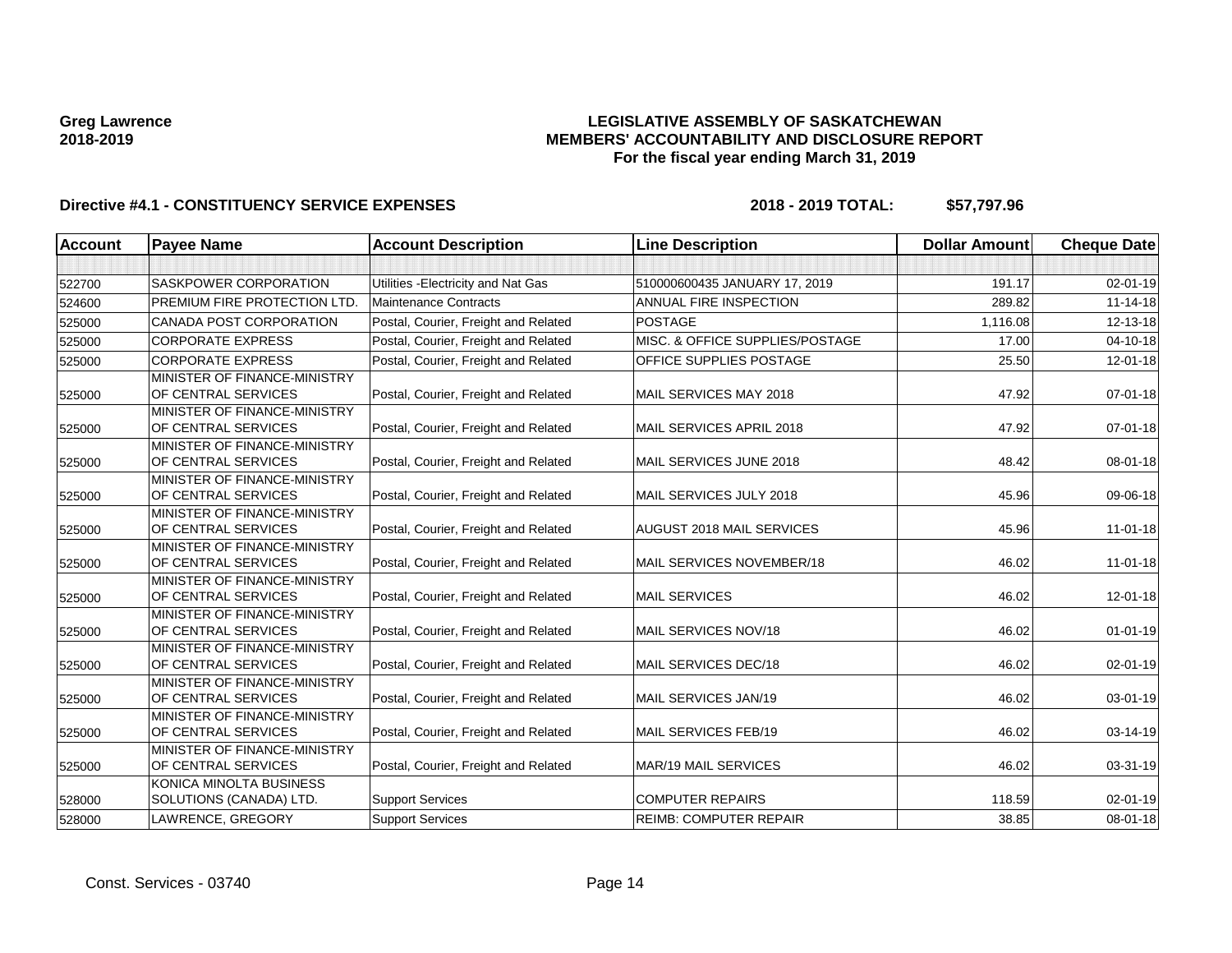## **LEGISLATIVE ASSEMBLY OF SASKATCHEWAN MEMBERS' ACCOUNTABILITY AND DISCLOSURE REPORT For the fiscal year ending March 31, 2019**

| <b>Account</b> | <b>Payee Name</b>             | <b>Account Description</b>   | <b>Line Description</b>       | <b>Dollar Amount</b> | <b>Cheque Date</b> |
|----------------|-------------------------------|------------------------------|-------------------------------|----------------------|--------------------|
|                |                               |                              |                               |                      |                    |
| 528000         | LAWRENCE, GREGORY             | <b>Support Services</b>      | <b>REIMB: COMPUTER REPAIR</b> | 79.50                | 03-05-19           |
|                |                               |                              | AD HOC CONSULTING - BRAND     |                      |                    |
| 530300         | MARU GROUP CANADA INC.        | Primary Research/Focus group | HEALTH/TRACKING U&A           | 632.98               | 08-01-18           |
|                |                               |                              | AD HOC CONSULTING-BRAND       |                      |                    |
| 530300         | MARU GROUP CANADA INC.        | Primary Research/Focus group | HEALTH/TRACKING/U&A           | 632.98               | $10 - 01 - 18$     |
| 530300         | <b>MARU GROUP CANADA INC.</b> | Primary Research/Focus group | GROUP AD HOC CONSULTING       | 632.98               | $11-01-18$         |
| 530300         | <b>MARU GROUP CANADA INC.</b> | Primary Research/Focus group | GROUP AD AD CONSULTING        | 632.98               | 12-01-18           |
| 530500         | 101142236 SASKATCHEWAN LTD.   | Media Placement              | <b>ADVERTISING</b>            | 75.00                | $05-17-18$         |
| 530500         | 101142236 SASKATCHEWAN LTD.   | Media Placement              | <b>ADVERTISING</b>            | 75.00                | 05-17-18           |
| 530500         | 101142236 SASKATCHEWAN LTD.   | Media Placement              | <b>ADVERTISING</b>            | 50.00                | 05-17-18           |
| 530500         | 101142236 SASKATCHEWAN LTD.   | Media Placement              | <b>ADVERTISING</b>            | 75.00                | 05-17-18           |
| 530500         | 101142236 SASKATCHEWAN LTD.   | Media Placement              | <b>ADVERTISING</b>            | 1,500.00             | 06-01-18           |
| 530500         | 101142236 SASKATCHEWAN LTD.   | Media Placement              | <b>ADVERTISING</b>            | 1,400.00             | 06-01-18           |
| 530500         | 101142236 SASKATCHEWAN LTD.   | Media Placement              | <b>ADVERTISING</b>            | 1,500.00             | 07-01-18           |
| 530500         | 101142236 SASKATCHEWAN LTD.   | Media Placement              | <b>ADVERTISING</b>            | 75.00                | 12-01-18           |
| 530500         | 101142236 SASKATCHEWAN LTD.   | Media Placement              | <b>ADVERTISING</b>            | 219.00               | $01 - 01 - 19$     |
| 530500         | 101142236 SASKATCHEWAN LTD.   | Media Placement              | <b>ADVERTISING</b>            | 219.00               | $01 - 01 - 19$     |
| 530500         | 101142236 SASKATCHEWAN LTD.   | Media Placement              | <b>ADVERTISING</b>            | 210.00               | $01 - 01 - 19$     |
| 530500         | 101142236 SASKATCHEWAN LTD.   | Media Placement              | <b>ADVERTISING</b>            | 225.00               | $03 - 01 - 19$     |
| 530500         | 101142236 SASKATCHEWAN LTD.   | Media Placement              | <b>ADVERTISING</b>            | 219.00               | 03-01-19           |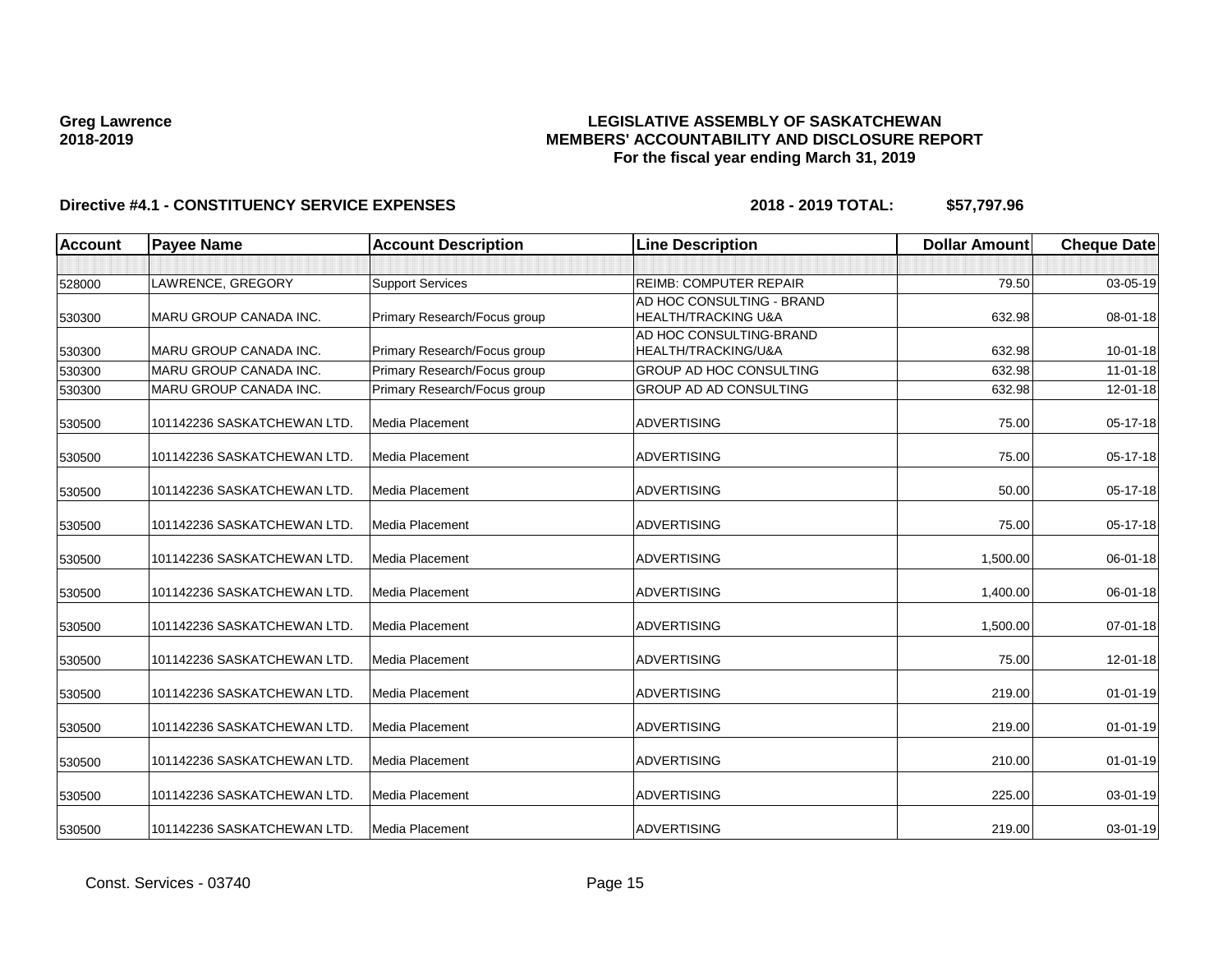## **LEGISLATIVE ASSEMBLY OF SASKATCHEWAN MEMBERS' ACCOUNTABILITY AND DISCLOSURE REPORT For the fiscal year ending March 31, 2019**

| <b>Account</b> | <b>Payee Name</b>                                             | <b>Account Description</b> | <b>Line Description</b>   | <b>Dollar Amount</b> | <b>Cheque Date</b> |
|----------------|---------------------------------------------------------------|----------------------------|---------------------------|----------------------|--------------------|
|                |                                                               |                            |                           |                      |                    |
| 530500         | 101142236 SASKATCHEWAN LTD.                                   | Media Placement            | <b>ADVERTISING</b>        | 100.00               | 03-31-19           |
| 530500         | 101142236 SASKATCHEWAN LTD.                                   | Media Placement            | <b>ADVERTISING</b>        | 100.00               | $03-31-19$         |
| 530500         | 101142236 SASKATCHEWAN LTD.                                   | Media Placement            | <b>ADVERTISING</b>        | 100.00               | 03-31-19           |
| 530500         | CARE PRINTING & PUBLISHING INC                                | Media Placement            | <b>ADVERTISING</b>        | 250.00               | $10 - 01 - 18$     |
| 530500         | <b>CREATIVE FIRE</b>                                          | Media Placement            | <b>ADVERTISING</b>        | 1,061.20             | 08-17-18           |
| 530500         | FRIENDLY CITY OPTIMIST CLUB OF<br>MOOSE JAW                   | Media Placement            | ADVERTISING               | 125.00               | $11 - 01 - 18$     |
| 530500         | LAWRENCE, GREGORY                                             | Media Placement            | <b>REIMB: ADVERTISING</b> | 30.00                | 03-01-19           |
| 530500         | LAWRENCE, GREGORY                                             | Media Placement            | <b>REIMB: ADVERTISING</b> | 30.00                | 03-06-19           |
| 530500         | LAWRENCE, GREGORY                                             | Media Placement            | <b>REIMB: ADVERTISING</b> | 30.00                | 03-06-19           |
| 530500         | LAWRENCE, GREGORY                                             | Media Placement            | <b>REIMB: ADVERTISING</b> | 30.00                | 03-08-19           |
| 530500         | LAWRENCE, GREGORY                                             | Media Placement            | <b>REIMB: ADVERTISING</b> | 40.00                | 03-10-19           |
| 530500         | <b>MILLER BASEBALL</b>                                        | Media Placement            | <b>ADVERTISING</b>        | 900.00               | $10 - 01 - 18$     |
| 530500         | <b>MINUTEMAN PRESS</b>                                        | Media Placement            | <b>ADVERTISING</b>        | 100.00               | $05 - 01 - 18$     |
| 530500         | <b>MOOSE JAW &amp; DISTRICT</b><br><b>CHAMBER OF COMMERCE</b> | Media Placement            | <b>ADVERTISING</b>        | 280.00               | 05-07-18           |
| 530500         | MOOSE JAW EXPRESS.COM                                         | Media Placement            | <b>ADVERTISING</b>        | 200.00               | 04-04-18           |
| 530500         | MOOSE JAW EXPRESS.COM                                         | Media Placement            | <b>ADVERTISING</b>        | 200.00               | 04-18-18           |
| 530500         | MOOSE JAW EXPRESS.COM                                         | Media Placement            | ADVERTISING               | 350.00               | 04-18-18           |
| 530500         | MOOSE JAW EXPRESS.COM                                         | Media Placement            | <b>ADVERTISING</b>        | 200.00               | $05 - 02 - 18$     |
| 530500         | MOOSE JAW EXPRESS.COM                                         | Media Placement            | <b>ADVERTISING</b>        | 200.00               | 05-16-18           |
| 530500         | MOOSE JAW EXPRESS.COM                                         | Media Placement            | <b>ADVERTISING</b>        | 297.50               | 06-01-18           |
| 530500         | MOOSE JAW EXPRESS.COM                                         | Media Placement            | <b>ADVERTISING</b>        | 200.00               | 06-01-18           |
| 530500         | MOOSE JAW EXPRESS.COM                                         | Media Placement            | <b>ADVERTISING</b>        | 200.00               | $07 - 01 - 18$     |
| 530500         | MOOSE JAW EXPRESS.COM                                         | Media Placement            | <b>ADVERTISING</b>        | 200.00               | $07 - 01 - 18$     |
| 530500         | MOOSE JAW EXPRESS.COM                                         | Media Placement            | <b>ADVERTISING</b>        | 99.00                | $07 - 01 - 18$     |
| 530500         | MOOSE JAW EXPRESS.COM                                         | Media Placement            | <b>ADVERTISING</b>        | 200.00               | 08-01-18           |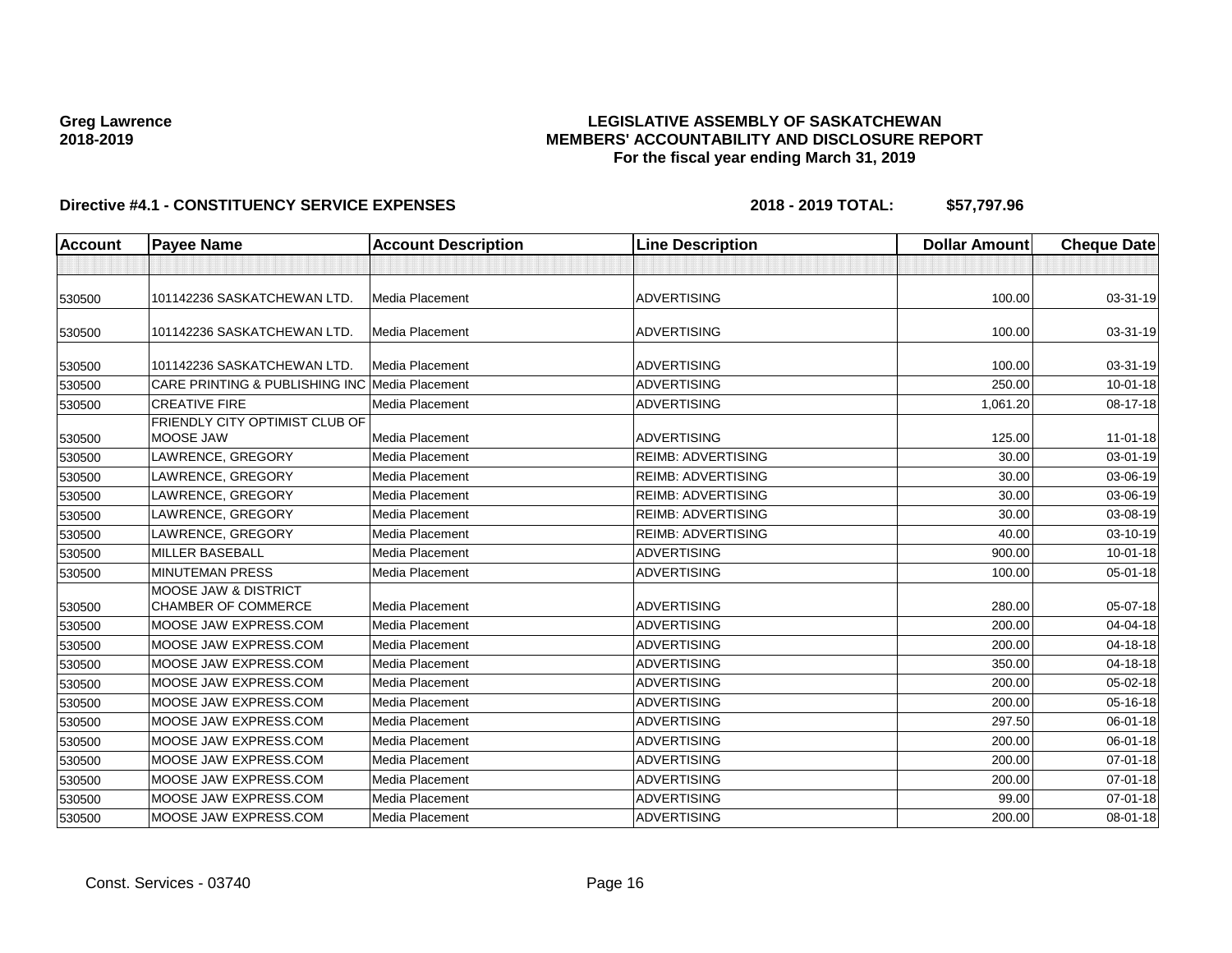## **LEGISLATIVE ASSEMBLY OF SASKATCHEWAN MEMBERS' ACCOUNTABILITY AND DISCLOSURE REPORT For the fiscal year ending March 31, 2019**

| <b>Account</b> | <b>Payee Name</b>                   | <b>Account Description</b>                                        | <b>Line Description</b>         | <b>Dollar Amount</b> | <b>Cheque Date</b> |
|----------------|-------------------------------------|-------------------------------------------------------------------|---------------------------------|----------------------|--------------------|
|                |                                     |                                                                   |                                 |                      |                    |
| 530500         | MOOSE JAW EXPRESS.COM               | Media Placement                                                   | <b>ADVERTISING</b>              | 200.00               | 08-01-18           |
| 530500         | MOOSE JAW EXPRESS.COM               | Media Placement                                                   | <b>ADVERTISING</b>              | 200.00               | 09-01-18           |
| 530500         | MOOSE JAW EXPRESS.COM               | <b>Media Placement</b>                                            | <b>ADVERTISING</b>              | 200.00               | 09-01-18           |
| 530500         | MOOSE JAW EXPRESS.COM               | Media Placement                                                   | <b>ADVERTISING</b>              | 200.00               | $10 - 01 - 18$     |
| 530500         | MOOSE JAW EXPRESS.COM               | Media Placement                                                   | <b>ADVERTISING</b>              | 200.00               | $10 - 01 - 18$     |
| 530500         | MOOSE JAW EXPRESS.COM               | Media Placement                                                   | <b>ADVERTISING</b>              | 100.00               | $10 - 01 - 18$     |
| 530500         | MOOSE JAW EXPRESS.COM               | Media Placement                                                   | <b>ADVERTISING</b>              | 295.00               | $10 - 01 - 18$     |
| 530500         | MOOSE JAW EXPRESS.COM               | Media Placement                                                   | <b>ADVERTISING</b>              | 200.00               | $11-01-18$         |
| 530500         | MOOSE JAW EXPRESS.COM               | Media Placement                                                   | <b>ADVERTISING</b>              | 295.00               | $12 - 01 - 18$     |
| 530500         | MOOSE JAW EXPRESS.COM               | Media Placement                                                   | <b>ADVERTISING</b>              | 149.00               | $01 - 01 - 19$     |
| 530500         | MOOSE JAW EXPRESS.COM               | Media Placement                                                   | <b>ADVERTISING</b>              | 99.00                | 02-01-19           |
| 530500         | MOOSE JAW EXPRESS.COM               | Media Placement                                                   | <b>ADVERTISING</b>              | 249.50               | 03-01-19           |
| 530500         | MOOSE JAW EXPRESS.COM               | Media Placement                                                   | <b>ADVERTISING</b>              | 189.00               | 03-01-19           |
| 530500         | MOOSE JAW EXPRESS.COM               | Media Placement                                                   | <b>ADVERTISING</b>              | 100.00               | 03-20-19           |
| 530500         | MOOSE JAW TIER 1 HOCKEY INC.        | <b>Media Placement</b>                                            | <b>ADVERTISING</b>              | 5,500.00             | $10 - 01 - 18$     |
| 530500         | MOOSE JAW TIER 1 HOCKEY INC.        | Media Placement                                                   | <b>ADVERTISING</b>              | 1,800.00             | 10-03-18           |
| 530500         | MOOSE JAW TIER 1 HOCKEY INC.        | Media Placement                                                   | <b>ADVERTISING</b>              | 184.80               | $11-01-18$         |
| 530900         | LAWRENCE, GREGORY                   | <b>Promotional Items</b>                                          | <b>REIMB: FLAGS</b>             | 20.00                | 08-01-18           |
| 530900         | LAWRENCE, GREGORY                   | <b>Promotional Items</b>                                          | <b>REIMB: PROMOTIONAL ITEMS</b> | 48.00                | 03-01-19           |
| 530900         | <b>MINUTEMAN PRESS</b>              | <b>Promotional Items</b>                                          | PROMOTIONAL ITEMS               | 1,191.75             | 12-10-18           |
| 530900         | <b>MINUTEMAN PRESS</b>              | <b>Promotional Items</b>                                          | PROMOTIONAL ITEMS               | 427.19               | 12-14-18           |
| 530900         | <b>TREASURE HOUSE IMPORTS LTD.</b>  | Promotional Items                                                 | <b>SASK PINS</b>                | 180.00               | 09-07-18           |
| 543201         | LEGISLATIVE FOOD SERVICE            | Deputy Minister/Ministry Head Business<br>Expenses - Refreshments | <b>STUDENT DRINKS</b>           | 24.38                | 07-01-18           |
| 543201         | <b>LEGISLATIVE FOOD SERVICE</b>     | Deputy Minister/Ministry Head Business<br>Expenses - Refreshments | <b>STUDENT DRINKS</b>           | 12.72                | 12-01-18           |
| 550100         | GRAND VALLEY PRESS (MJ) LTD.        | <b>Printed Forms</b>                                              | LETTERHEAD                      | 131.36               | $11 - 01 - 18$     |
| 550102         | <b>GRAND VALLEY PRESS (MJ) LTD.</b> | Letterhead, Envelopes, Business Cards, etc.                       | LETTERHEAD                      | 110.87               | 04-06-18           |
| 555000         | <b>CORPORATE EXPRESS</b>            | <b>Other Material and Supplies</b>                                | MISC. & OFFICE SUPPLIES         | 81.02                | 04-04-18           |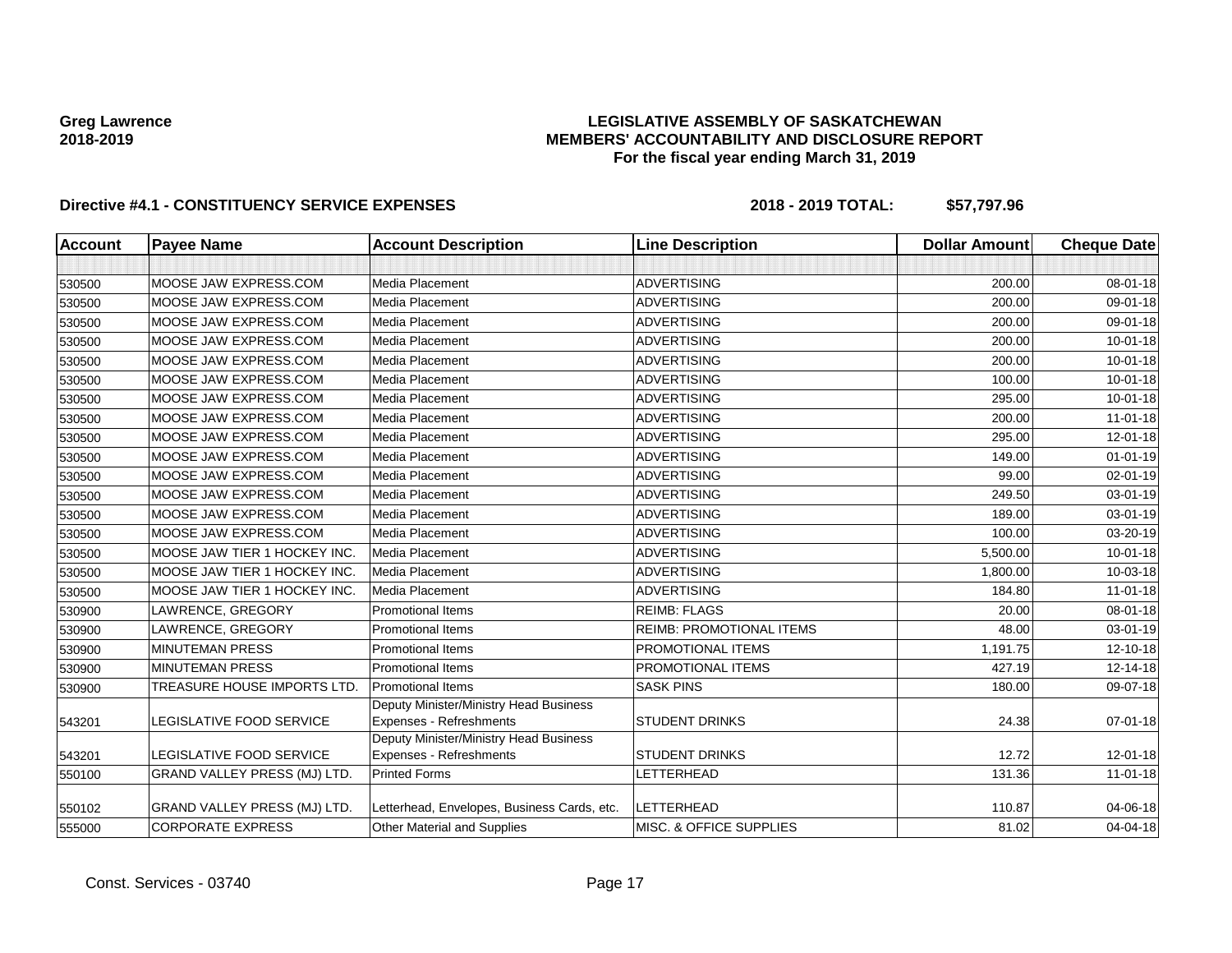## **LEGISLATIVE ASSEMBLY OF SASKATCHEWAN MEMBERS' ACCOUNTABILITY AND DISCLOSURE REPORT For the fiscal year ending March 31, 2019**

| <b>Account</b> | <b>Payee Name</b>           | <b>Account Description</b>         | <b>Line Description</b>       | <b>Dollar Amount</b> | <b>Cheque Date</b> |
|----------------|-----------------------------|------------------------------------|-------------------------------|----------------------|--------------------|
|                |                             |                                    |                               |                      |                    |
| 555000         | <b>CORPORATE EXPRESS</b>    | Other Material and Supplies        | MISC. & OFFICE SUPPLIES       | 41.68                | 04-10-18           |
| 555000         | <b>CORPORATE EXPRESS</b>    | Other Material and Supplies        | <b>MISC OFFICE SUPPLIES</b>   | 103.58               | $05 - 01 - 18$     |
| 555000         | <b>CORPORATE EXPRESS</b>    | Other Material and Supplies        | <b>MISC OFFICE SUPPLIES</b>   | 60.21                | $06 - 01 - 18$     |
| 555000         | <b>CORPORATE EXPRESS</b>    | Other Material and Supplies        | MISC OFFICE SUPPLIES          | 72.21                | $07 - 01 - 18$     |
| 555000         | <b>CORPORATE EXPRESS</b>    | Other Material and Supplies        | MISC OFFICE SUPPLIES          | 121.23               | 08-01-18           |
| 555000         | <b>CORPORATE EXPRESS</b>    | Other Material and Supplies        | <b>MISC OFFICE SUPPLIES</b>   | 52.36                | 09-01-18           |
| 555000         | <b>CORPORATE EXPRESS</b>    | Other Material and Supplies        | <b>MISC OFFICE SUPPLIES</b>   | 62.84                | 09-01-18           |
| 555000         | <b>CORPORATE EXPRESS</b>    | Other Material and Supplies        | <b>MISC OFFICE SUPPLIES</b>   | 102.43               | $10 - 01 - 18$     |
| 555000         | <b>CORPORATE EXPRESS</b>    | Other Material and Supplies        | MISC OFFICE SUPPLIES          | 75.06                | 10-02-18           |
| 555000         | <b>CORPORATE EXPRESS</b>    | Other Material and Supplies        | <b>MISC OFFICE SUPPLIES</b>   | 63.55                | $11-01-18$         |
| 555000         | <b>CORPORATE EXPRESS</b>    | Other Material and Supplies        | MISC OFFICE SUPPLIES          | 72.57                | $11 - 14 - 18$     |
| 555000         | <b>CORPORATE EXPRESS</b>    | Other Material and Supplies        | <b>MISC OFFICE SUPPLIES</b>   | 45.40                | $12 - 01 - 18$     |
| 555000         | <b>CORPORATE EXPRESS</b>    | <b>Other Material and Supplies</b> | <b>MISC OFFICE SUPPLIES</b>   | 24.21                | 12-01-18           |
| 555000         | <b>CORPORATE EXPRESS</b>    | <b>Other Material and Supplies</b> | <b>MISC OFFICE SUPPLIES</b>   | 60.04                | 02-01-19           |
| 555000         | <b>CORPORATE EXPRESS</b>    | Other Material and Supplies        | <b>MISC OFFICE SUPPLIES</b>   | 45.21                | 02-01-19           |
| 555000         | <b>CORPORATE EXPRESS</b>    | Other Material and Supplies        | <b>MISC OFFICE SUPPLIES</b>   | 81.60                | 03-01-19           |
| 555000         | <b>CORPORATE EXPRESS</b>    | Other Material and Supplies        | MISC OFFICE SUPPLIES          | 58.97                | 03-12-19           |
| 555000         | LAWRENCE, GREGORY           | Other Material and Supplies        | <b>REIMB: OFFICE SUPPLIES</b> | 10.00                | 03-15-19           |
| 555000         | NICOLSON, TRINA             | <b>Other Material and Supplies</b> | <b>OFFICE SUPPLIES</b>        | 52.71                | 03-22-19           |
| 555000         | <b>PRAIRIE SPRING WATER</b> | Other Material and Supplies        | <b>BOTTLED WATER</b>          | 21.00                | 04-14-18           |
| 555000         | <b>PRAIRIE SPRING WATER</b> | Other Material and Supplies        | <b>BOTTLED WATER</b>          | 21.00                | 08-01-18           |
| 555000         | <b>PRAIRIE SPRING WATER</b> | <b>Other Material and Supplies</b> | <b>BOTTLED WATER</b>          | 21.00                | 09-14-18           |
| 555000         | <b>SASKTEL</b>              | Other Material and Supplies        | <b>USB CORD</b>               | 31.75                | $10 - 01 - 18$     |
| 555000         | <b>SASKTEL</b>              | <b>Other Material and Supplies</b> | <b>USB CORD</b>               | 31.75                | $12 - 01 - 18$     |
| 555080         | <b>CORPORATE EXPRESS</b>    | Other Misc Material and Supplies   | PHOTO FRAME                   | 42.39                | $08 - 01 - 18$     |
| 564300         | LAWRENCE, GREGORY           | Computer Hardware - Exp.           | REIMB: KEYBOARD/MOUSE         | 104.34               | 08-01-18           |
|                |                             |                                    |                               |                      |                    |
|                |                             |                                    |                               |                      |                    |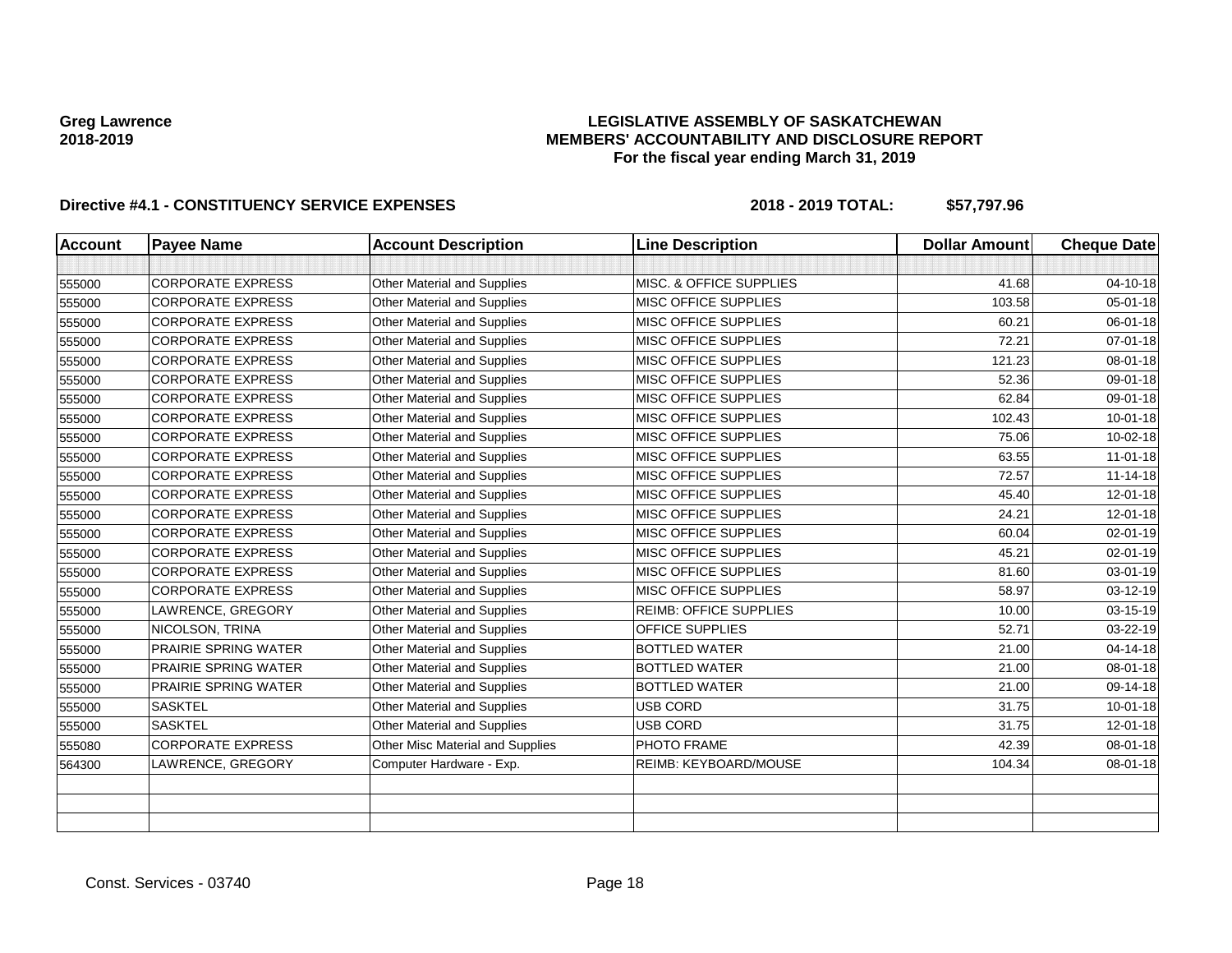## **LEGISLATIVE ASSEMBLY OF SASKATCHEWAN MEMBERS' ACCOUNTABILITY AND DISCLOSURE REPORT For the fiscal year ending March 31, 2019**

| <b>Account</b> | <b>Payee Name</b> | <b>Account Description</b> | <b>Line Description</b> | <b>Dollar Amount</b> | <b>Cheque Date</b> |
|----------------|-------------------|----------------------------|-------------------------|----------------------|--------------------|
|                |                   |                            |                         |                      |                    |
|                |                   |                            |                         |                      |                    |
|                |                   |                            |                         |                      |                    |
|                |                   |                            |                         |                      |                    |
|                |                   |                            |                         |                      |                    |
|                |                   |                            |                         |                      |                    |
|                |                   |                            |                         |                      |                    |
|                |                   |                            |                         |                      |                    |
|                |                   |                            |                         |                      |                    |
|                |                   |                            |                         |                      |                    |
|                |                   |                            |                         |                      |                    |
|                |                   |                            |                         |                      |                    |
|                |                   |                            |                         |                      |                    |
|                |                   |                            |                         |                      |                    |
|                |                   |                            |                         |                      |                    |
|                |                   |                            |                         |                      |                    |
|                |                   |                            |                         |                      |                    |
|                |                   |                            |                         |                      |                    |
|                |                   |                            |                         |                      |                    |
|                |                   |                            |                         |                      |                    |
|                |                   |                            |                         |                      |                    |
|                |                   |                            |                         |                      |                    |
|                |                   |                            |                         |                      |                    |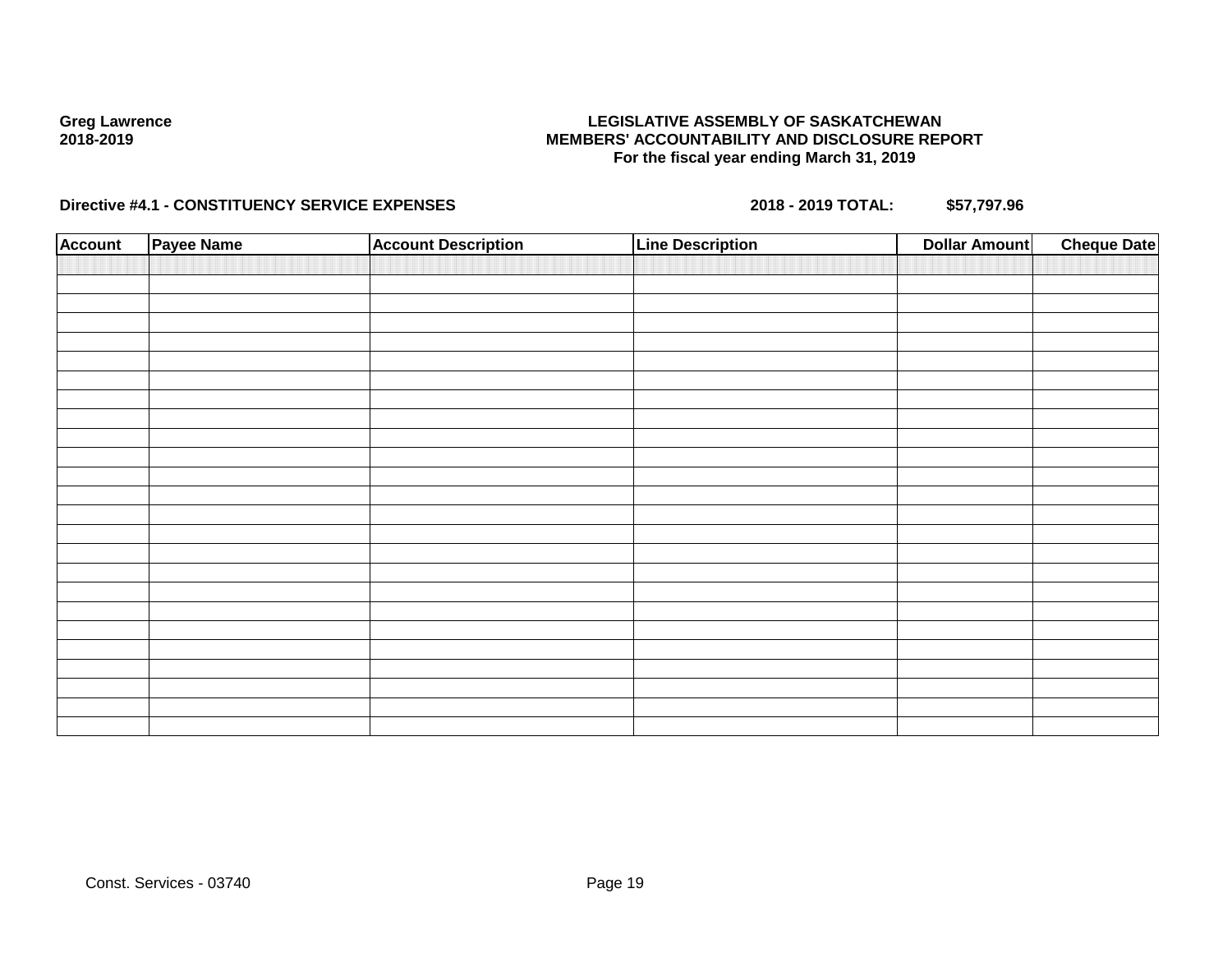## **LEGISLATIVE ASSEMBLY OF SASKATCHEWAN MEMBERS' ACCOUNTABILITY AND DISCLOSURE REPORT For the fiscal year ending March 31, 2019**

| <b>Account</b> | <b>Payee Name</b> | <b>Account Description</b> | <b>Dollar Amount</b> | <b>Cheque Date</b> |
|----------------|-------------------|----------------------------|----------------------|--------------------|
|                |                   |                            |                      |                    |
| 513000         | NICOLSON, TRINA   | Out-of-Scope Permanent     | 2,187.99             | 04-24-18           |
| 513000         | NICOLSON, TRINA   | Out-of-Scope Permanent     | 2,187.99             | 05-08-18           |
| 513000         | NICOLSON, TRINA   | Out-of-Scope Permanent     | 2,187.99             | 05-23-18           |
| 513000         | NICOLSON, TRINA   | Out-of-Scope Permanent     | 2187.99              | 06-05-18           |
| 513000         | NICOLSON, TRINA   | Out-of-Scope Permanent     | 2,187.99             | 06-13-18           |
| 513000         | NICOLSON, TRINA   | Out-of-Scope Permanent     | 2187.99              | 06-27-18           |
| 513000         | NICOLSON, TRINA   | Out-of-Scope Permanent     | 2,187.99             | 07-11-18           |
| 513000         | NICOLSON, TRINA   | Out-of-Scope Permanent     | 2187.99              | 07-25-18           |
| 513000         | NICOLSON, TRINA   | Out-of-Scope Permanent     | 2,187.99             | 08-08-18           |
| 513000         | NICOLSON, TRINA   | Out-of-Scope Permanent     | 2187.99              | 08-22-18           |
| 513000         | NICOLSON, TRINA   | Out-of-Scope Permanent     | 2,187.99             | 09-05-18           |
| 513000         | NICOLSON, TRINA   | Out-of-Scope Permanent     | 2,172.36             | 09-19-18           |
| 513000         | NICOLSON, TRINA   | Out-of-Scope Permanent     | 2,187.99             | 10-03-18           |
| 513000         | NICOLSON, TRINA   | Out-of-Scope Permanent     | 2,187.99             | 10-17-18           |
| 513000         | NICOLSON, TRINA   | Out-of-Scope Permanent     | 2187.99              | $11-01-18$         |
| 513000         | NICOLSON, TRINA   | Out-of-Scope Permanent     | 2187.99              | $11 - 14 - 18$     |
| 513000         | NICOLSON, TRINA   | Out-of-Scope Permanent     | 2,187.99             | 11-28-18           |
| 513000         | NICOLSON, TRINA   | Out-of-Scope Permanent     | 2,187.99             | 12-12-18           |
| 513000         | NICOLSON, TRINA   | Out-of-Scope Permanent     | 2,187.99             | 12-27-18           |
| 513000         | NICOLSON, TRINA   | Out-of-Scope Permanent     | 2,187.99             | 01-09-19           |
| 513000         | NICOLSON, TRINA   | Out-of-Scope Permanent     | 2,187.99             | 01-23-19           |
| 513000         | NICOLSON, TRINA   | Out-of-Scope Permanent     | 2,187.99             | 02-06-19           |
| 513000         | NICOLSON, TRINA   | Out-of-Scope Permanent     | 2,187.99             | 02-20-19           |
| 513000         | NICOLSON, TRINA   | Out-of-Scope Permanent     | 2,187.99             | 03-06-19           |
| 513000         | NICOLSON, TRINA   | Out-of-Scope Permanent     | 2,187.99             | 03-20-19           |
| 513000         | NICOLSON, TRINA   | Out-of-Scope Permanent     | 2,187.99             | 04-03-19           |
| 514000         | YOUNG, SHERRY     | Casual/Term                | 246.63               | 06-13-18           |
| 514000         | YOUNG, SHERRY     | Casual/Term                | 571.73               | 06-27-18           |
| 514000         | YOUNG, SHERRY     | Casual/Term                | 313.89               | 07-11-18           |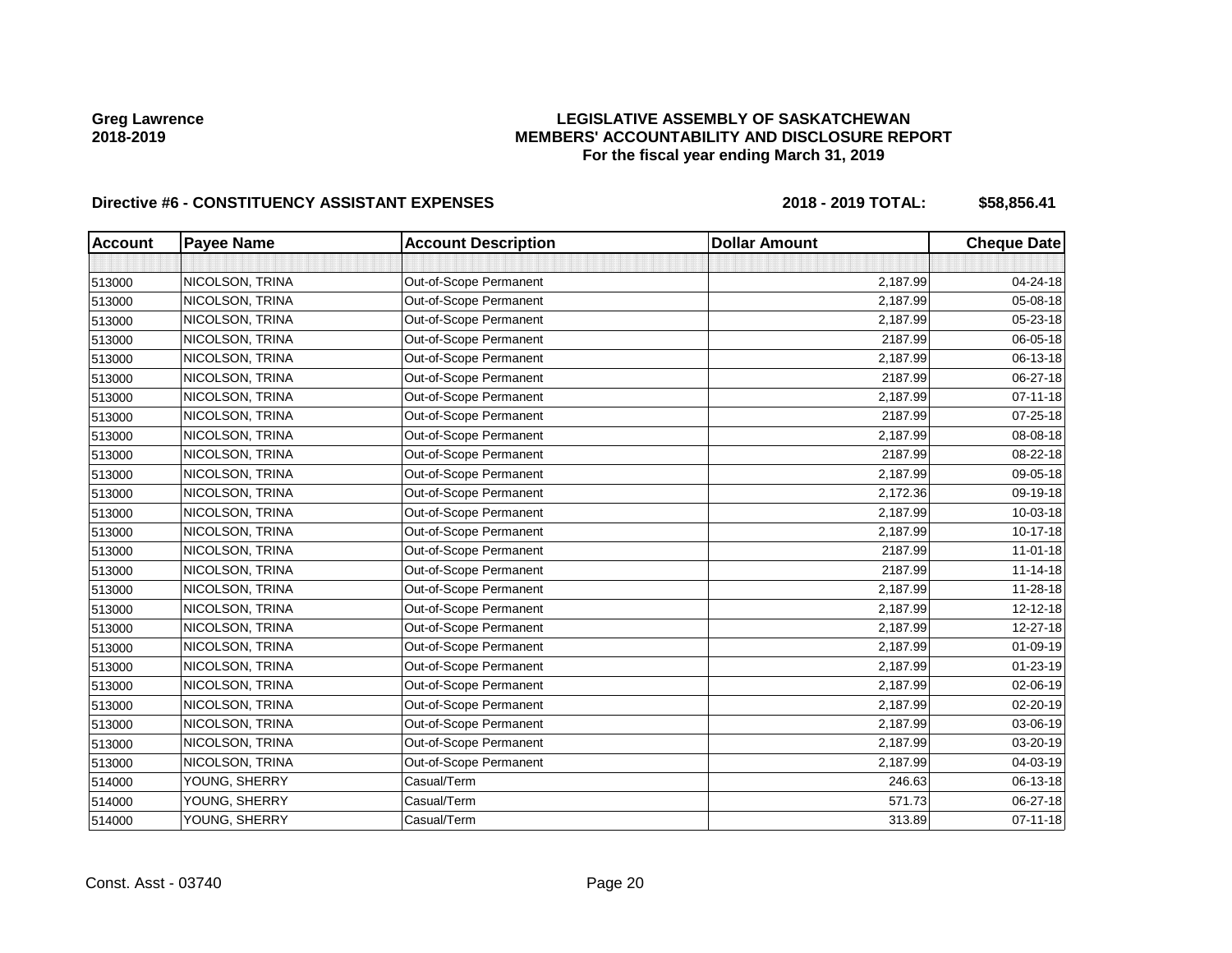## **LEGISLATIVE ASSEMBLY OF SASKATCHEWAN MEMBERS' ACCOUNTABILITY AND DISCLOSURE REPORT For the fiscal year ending March 31, 2019**

| <b>Account</b> | <b>Payee Name</b> | <b>Account Description</b>                    | <b>Dollar Amount</b> | <b>Cheque Date</b> |
|----------------|-------------------|-----------------------------------------------|----------------------|--------------------|
|                |                   |                                               |                      |                    |
| 514000         | YOUNG, SHERRY     | Casual/Term                                   | 156.94               | 09-05-18           |
| 514000         | YOUNG, SHERRY     | Casual/Term                                   | 179.37               | 09-19-18           |
| 519900         | None (Default)    | Change in Y/E Accrued Empl Leave Entitlements | $-453.23$            | 04-18-18           |
| 519900         | None (Default)    | Change in Y/E Accrued Empl Leave Entitlements | 968.97               | 04-08-19           |
|                |                   |                                               |                      |                    |
|                |                   |                                               |                      |                    |
|                |                   |                                               |                      |                    |
|                |                   |                                               |                      |                    |
|                |                   |                                               |                      |                    |
|                |                   |                                               |                      |                    |
|                |                   |                                               |                      |                    |
|                |                   |                                               |                      |                    |
|                |                   |                                               |                      |                    |
|                |                   |                                               |                      |                    |
|                |                   |                                               |                      |                    |
|                |                   |                                               |                      |                    |
|                |                   |                                               |                      |                    |
|                |                   |                                               |                      |                    |
|                |                   |                                               |                      |                    |
|                |                   |                                               |                      |                    |
|                |                   |                                               |                      |                    |
|                |                   |                                               |                      |                    |
|                |                   |                                               |                      |                    |
|                |                   |                                               |                      |                    |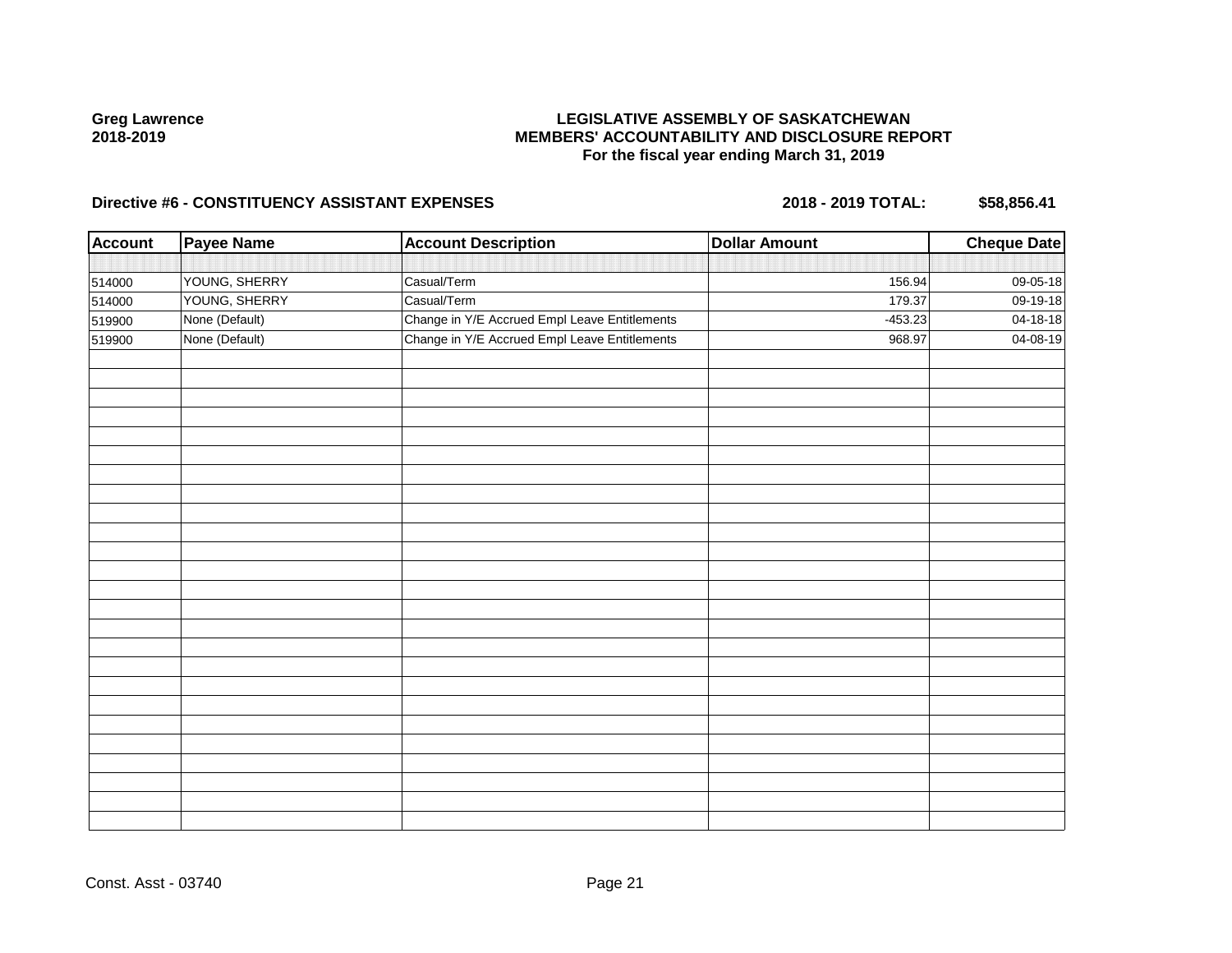## **LEGISLATIVE ASSEMBLY OF SASKATCHEWAN MEMBERS' ACCOUNTABILITY AND DISCLOSURE REPORT For the fiscal year ending March 31, 2019**

| <b>Account</b> | Payee Name | <b>Account Description</b> | <b>Dollar Amount</b> | <b>Cheque Date</b> |
|----------------|------------|----------------------------|----------------------|--------------------|
|                |            |                            |                      |                    |
|                |            |                            |                      |                    |
|                |            |                            |                      |                    |
|                |            |                            |                      |                    |
|                |            |                            |                      |                    |
|                |            |                            |                      |                    |
|                |            |                            |                      |                    |
|                |            |                            |                      |                    |
|                |            |                            |                      |                    |
|                |            |                            |                      |                    |
|                |            |                            |                      |                    |
|                |            |                            |                      |                    |
|                |            |                            |                      |                    |
|                |            |                            |                      |                    |
|                |            |                            |                      |                    |
|                |            |                            |                      |                    |
|                |            |                            |                      |                    |
|                |            |                            |                      |                    |
|                |            |                            |                      |                    |
|                |            |                            |                      |                    |
|                |            |                            |                      |                    |
|                |            |                            |                      |                    |
|                |            |                            |                      |                    |
|                |            |                            |                      |                    |
|                |            |                            |                      |                    |
|                |            |                            |                      |                    |
|                |            |                            |                      |                    |
|                |            |                            |                      |                    |